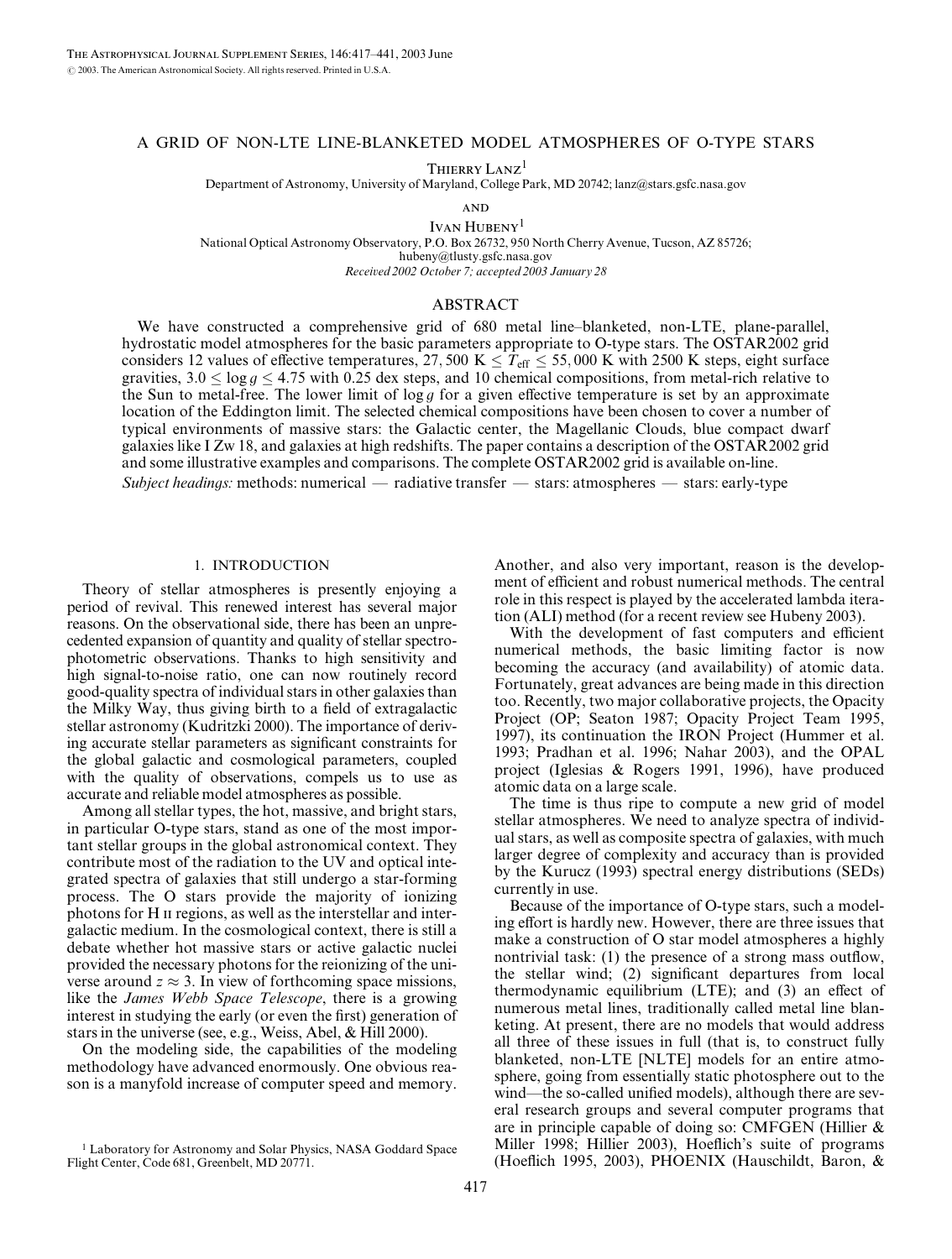Allard 1997), Munich programs (Pauldrach, Hoffmann, & Lennon 2001), and the Kiel-Potsdam code (Hamann 1985; Koesterke, Hamann, & Graefener 2002).

As we will discuss in more detail in the next section, either unified models require huge computer resources, or one has to approximate the other two ingredients: NLTE and line blanketing. In addition, a description of a stellar wind is still somewhat uncertain. It is therefore desirable to be able to construct complete models for hydrostatic layers, traditionally called the stellar photosphere. Even this simplified problem is a tremendous task. Early NLTE model atmospheres (Auer & Mihalas 1969b; Mihalas 1972) considered only a few (about 10) energy levels of H and He. Likewise, only the most important opacity sources were considered: several bound-free transitions of H and He and a few of the most important hydrogen lines. On the other hand, both observations and LTE line-blanketed models (Kurucz 1979) showed that the UV spectrum contains a huge number of metal (mostly iron) lines, which may then significantly influence not only the emergent SED but also the atmospheric structure in general.

Although it was clear that early NLTE models provided a significantly improved prediction of line profiles of the most important spectral lines (see, e.g., a number of papers in Garmany 1989; Crivellari, Hubeny, & Hummer 1991; Heber & Jeffery 1992), it was not clear what is most significant from the point of view of an overall model atmosphere accuracy: to compute NLTE models without influence of metal line blanketing (or with a very simplified blanketing), or to treat metal line blanketing as completely as possible, while making a sacrifice of neglecting NLTE effects.

Anderson (1985) has introduced an ingenious multifrequency/multigray method and was able to construct models with several tens to hundreds of energy levels and hundreds of lines treated explicitly. When the ALI method was first implemented (Werner 1986), the number of lines that can be treated explicitly increased to thousands. Anderson (1989) used a concept of superlevels and superlines to describe effects of numerous lines of iron peak elements. Later, even more complex model atmospheres with improved treatment of metal line blanketing were constructed (Dreizler & Werner 1993; Hubeny & Lanz 1995). The experience gained during the last decade taught us that both NLTE and line blanketing are very important; moreover, one needs to treat both to a very high degree of completeness in order to avoid spurious results.

With the recent improvements of numerical schemes and with extensive developments of computational resources that have occurred during the last decade, we are now able to compute essentially '' exact,'' fully blanketed NLTE hydrostatic model atmospheres. To fulfill this goal is the topic of the present paper.

The paper is organized as follows. In  $\S 2$  we summarize the basic physical assumptions and the numerical methods used to construct our model grid, and in  $\S$  3 we specifically describe numerical approaches to treat the metal line blanketing. Section 4 is devoted to an overview of atomic data and, in some cases, their approximations. Section 5 describes the OSTAR2002 model grid in more detail. Some representative results are presented in  $\S$  6, while global parameters such as the number of ionizing photons and a bolometric correction are discussed in  $\S$  7. Section 8 discusses a sensitivity of computed models to adopted parameters. Our results are summarized in  $\S$  9.

#### 2. ASSUMPTIONS AND METHODS

Our basic physical assumptions are those of planeparallel stratification, hydrostatic equilibrium, and radiative equilibrium. As has been pointed out in the literature repeatedly over the past three decades (Auer & Mihalas 1969b; Mihalas 1978; a number of papers in Garmany 1989; Crivellari et al. 1991; Heber & Jeffery 1992; Hubeny, Mihalas, & Werner 2003), the approximation of LTE, which is another typical approximation of classical model atmospheres, breaks down for early-type stars, in particular for O stars. We thus drop the approximation of LTE and compute NLTE models.

### 2.1. Are Hydrostatic O Star Model Atmospheres Relevant?

At the very outset, we have to clarify one crucial question. It is well known that the most common features of the UV spectra of O stars are strong P Cygni profiles of numerous metal lines (C iv, N v, O v, Si iv, S iv, S v, P v, etc.), which provide unmistakable evidence of massive, supersonic outflows—the stellar winds. Since our models are hydrostatic, we have to ask, are the hydrostatic model atmospheres for O stars relevant at all?

The answer depends on what exactly we are expecting from a model. If we intend to analyze the P Cygni profiles and to derive basic wind parameters (mass-loss rate, terminal velocity), then, obviously, the hydrostatic models at best provide lower boundary conditions. However, if we intend to derive the basic stellar parameters (effective temperature, surface gravity [and therefore mass], and chemical composition), from the bulk of the UV and optical spectrum, then the answer is that the hydrostatic models are not only useful but in many cases actually preferable over the wind models or the unified (photosphere plus wind) models with a simplified treatment of a photosphere. There are several reasons for this assessment.

First, most spectral lines (excluding strong, mostly resonance, lines) are formed in the photosphere where velocities are small and geometrical extension is negligible. Indeed, the spectrum of slowly rotating O stars shows mostly narrow and symmetric lines (see, e.g., the high-resolution UV spectral atlas of the O9 V star, 10 Lac [Brandt et al. 1998], and the quality of the fit of the Hubble Space Telescope spectra by our NLTE line-blanketed models [Hubeny, Heap, & Lanz 1998]). This statement is valid in all but the most extreme cases of stellar winds, like those observed in Wolf-Rayet stars and extreme Of supergiants. Moreover, winds are weaker in low-metallicity environments, making photospheric models even more relevant in this case. The theoretical spectra predicted by the wind code CMFGEN (Hillier & Miller 1998) and by TLUSTY agree very well for a test case,  $T_{\text{eff}} = 35,000 \text{ K}, \log g = 4.0, \text{ demonstrating that most lines}$ are indeed formed in the quasi-static photosphere (Hillier & Lanz 2001; Bouret et al. 2003).

Second, there are many remaining uncertainties as to the exact properties of stellar winds of hot stars, even though the paradigm of radiatively driven winds is well established. For example, we do not have in many cases a consistent solution: the calculated line force is often too small to drive a wind through the critical point (although some progress is being made), so a  $\beta$ -type velocity law must be adopted to describe empirically the velocity and density structure of the wind. Furthermore, radiative equilibrium is not really satisfied in these winds, where shocks dump mechanical energy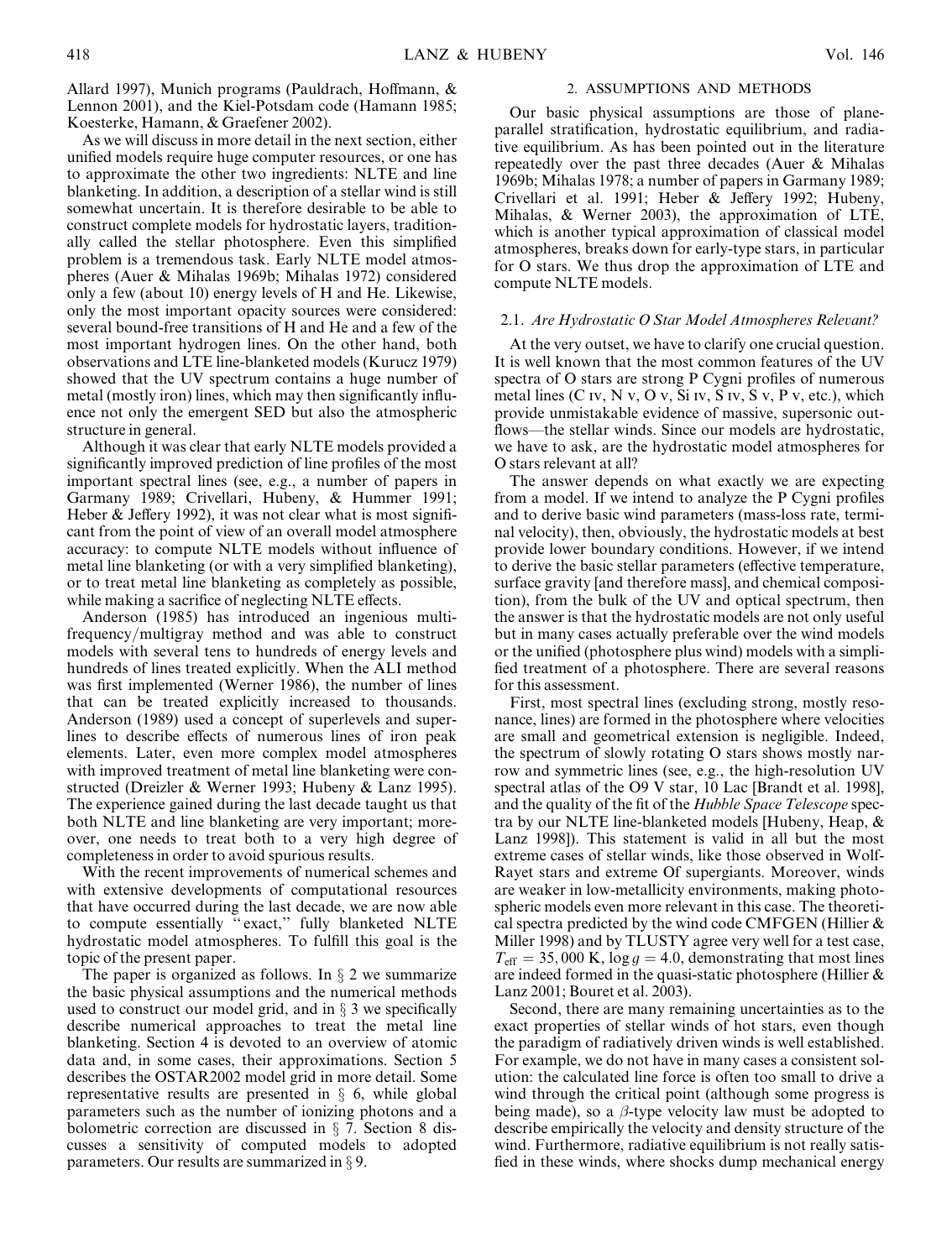and heat the wind, thus changing its ionization structure (e.g., superionization). Finally, the assumption of onedimensional geometry is challenged by the likely presence of dense clumps in the wind and by rotation; the role of magnetic fields is not yet understood, and their importance in structuring the wind will very likely be greater than in the photosphere.

Third, there is also a practical aspect. Spherical model atmospheres with velocity fields, although technically still a one-dimensional problem, have effectively a larger dimensionality than a plane-parallel static problem because of a sharp angular dependence of the radiation field. (Recall that in spherical wind models, the number of angles is about the same as the number of discretized radial points, while in the plane-parallel case considering a few [typically three] angles is usually sufficient.) Consequently, computing spherical expanding models is intrinsically more complex and more computationally intensive than plane-parallel models. One is thus forced either to compute fewer models or to make approximations in the local physics (in particular opacities), to reduce computer requirements to reasonable limits.

Finally, it is important to realize that while line blanketing operates everywhere in the atmosphere, departures from hydrostatic equilibrium occur only in the outer layers. History has taught us that it is very dangerous to neglect or even to approximate metal line blanketing. Neglecting line blanketing leads not only to a lower local temperature in the continuum-forming layers and thus to systematic errors in determining the effective temperature (e.g., Hubeny et al. 1998) but also to errors in predicted ionization balance of important elements (CNO, etc.). These species provide in turn important diagnostic tools for the wind. Since the ionization edges of CNO and other light metals are located in the far- and extreme-ultraviolet (EUV), and since this region is crowded with numerous lines of highly ionized iron and nickel (Fe iv–Fe vi; Ni iv–Ni vi), any deficiencies in describing photospheric line blanketing are directly reflected in the uncertainties in the predicted wind structure. It is thus no exaggeration to say that without a proper and detailed treatment of photospheric metal line blanketing, even sophisticated wind models may be seriously in error.

Therefore, we are on much safer ground to determine the fundamental parameters of massive stars as long as we use selected photospheric lines and avoid all uncertainties remaining with wind models. Moreover, a grid of NLTE line-blanketed model atmospheres incorporating state-ofthe-art opacities will provide a sound basis for comparison to future, more realistic model atmospheres of O stars.

### 2.2. Numerical Methods

Over the years, we have developed a computer program called TLUSTY for computing model stellar atmospheres without assuming LTE (Hubeny 1988; Hubeny & Lanz 1992, 1995, 2003; Lanz & Hubeny 2001; Lanz, Hubeny, & Heap 2003). The program solves the basic equations: radiative transfer, hydrostatic equilibrium, radiative equilibrium, statistical equilibrium, and charge and particle conservation.

These equations are discretized in frequency and depth, which yields a set of highly coupled, nonlinear algebraic equations. We have used in this work the so-called hybrid  $CL/ALL$  method that was introduced by Hubeny  $\&$  Lanz (1995). This method builds on the advantages of both ALI and complete linearization (CL). Through ALI, the mean

intensities of the radiation field are eliminated from the set of linearized equations. However, the hybrid CL/ALI method still allows us to linearize the radiation intensity at a few selected key frequencies, notably improving the convergence rate compared to a '' pure '' ALI approach. The hybrid CL/ALI method combines therefore the low cost of ALI while retaining a convergence rate that is similar to CL. Moreover, levels and superlevels may be grouped during the linearization step, reducing even further the number of linearized equations (Hubeny & Lanz 2003). The full statistical equilibrium is solved in a separate step, element by element, with a typical maximum number of levels around 200 per element.

Under the above assumptions, the critical ingredient of the models is a degree of completeness of the opacity sources and of the atomic/ionic energy levels treated explicitly in the statistical equilibrium equations. We shall discuss these issues in more detail in the next two sections.

### 3. TREATMENT OF METAL LINE BLANKETING

As we have pointed out above, NLTE line blanketing is an essential ingredient of realistic model atmospheres, determining the vertical temperature structure and the ionization structure. NLTE ionization rates are typically larger than their LTE counterparts because the radiative rates are determined by the radiation field that is emitted in deeper, hotter layers. Therefore, accurate mean intensities of the radiation field are required to evaluate correctly the NLTE ionization structure, which in turn require an accounting of all sources of opacity. When neglecting in particular the opacity of Fe lines, NLTE models predict too strong EUV/UV radiation fields and overestimate the ionization and the importance of departures from LTE. In order to construct realistic NLTE model atmospheres, we have therefore included about 100,000 individual atomic levels of over 40 ions of H, He, C, N, O, Ne, Si, P, S, Fe, and Ni in the calculations. The levels are grouped into about 900 NLTE superlevels, with populations of individual energy levels following Boltzmann statistics inside a superlevel. All individual levels in a superlevel thus share the same NLTE departure coefficient. Hubeny  $\&$ Lanz (1995) discussed the concept of NLTE superlevels in detail. A total of 8000 lines of the light elements and about 2 million lines of Fe III–Fe vi and Ni III–Fe vi are accounted for in the calculations. Based on a line strength criterion, Fe and Ni lines are dynamically selected from a total of 12 million lines listed by Kurucz (1994). The numbers of NLTE levels and lines included in the model atmospheres are listed in Table 1. Details of the model atoms are given in  $\S$  4.

ALI and level grouping are two major steps toward the practical realization of NLTE line-blanketed model atmospheres. '' Superlines,'' i.e., transitions between superlevels, are another important ingredient. A superline may involve hundreds or thousands of individual lines over a relatively broad frequency range. The resulting absorption cross section is then very complex, and a detailed representation may require a very large number of frequency points. In an early implementation of NLTE line blanketing, Hubeny & Lanz (1995) adopted the concept of opacity distribution functions (ODFs) to describe the absorption profile of superlines. The total opacity of all lines in a given transition (computed using Voigt profiles for each line) is sorted; the sorted opacities could then be represented with a limited number of frequencies,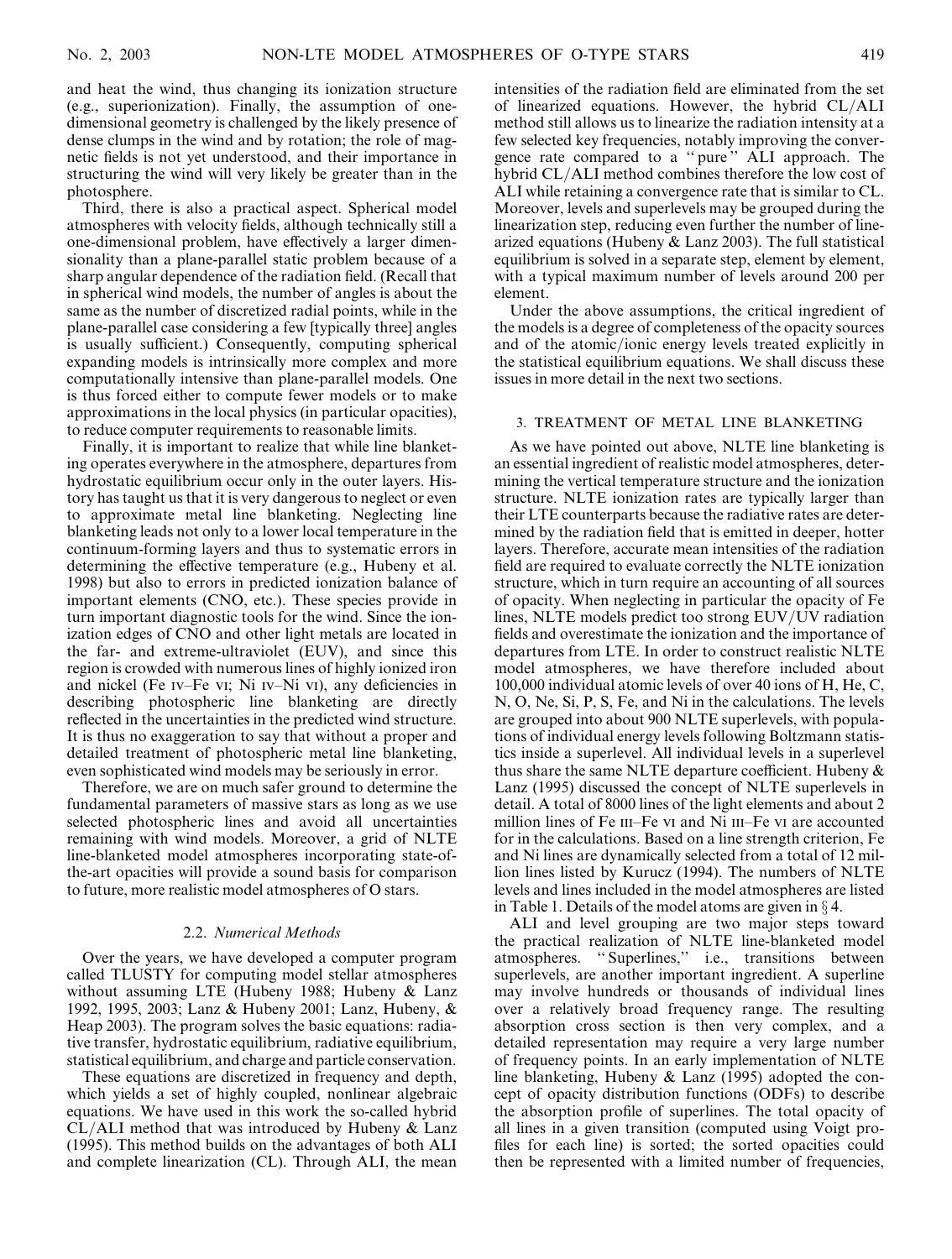TABLE 1 Atomic Data Included in the NLTE Model Atmospheres

| Ion               | (Super) levels | Lines      | References |
|-------------------|----------------|------------|------------|
| H I               | 9              | 172        |            |
| Н п               | 1              | .          |            |
| He 1              | 24             | 784        | 1          |
| $He II$           | 20             | 190        |            |
| He $m$            | 1              | .          |            |
| $C_{II}$          | 22             | 238        | 2          |
| $C$ III           | 23             | 258        | 3          |
|                   | 25             | 330        | 4          |
| $Cv$              | 1              | .          |            |
| N <sub>II</sub>   | 26             | 373        | 5          |
| N III             | 32             | 549        | 2          |
| N <sub>IV</sub>   | 23             | 286        | 3          |
|                   | 16             | 330        | 4          |
| N v <sub>I</sub>  | 1              |            |            |
|                   | 29             |            |            |
| O II              | 29             | 346<br>846 | 6          |
| O III             |                |            | 5          |
| 0 iv              | 39             | 922        | 2          |
| 0 v               | 40             | 610        | 3          |
| 0 vi              | 20             | 330        | 4          |
| O vII             | 1              |            |            |
| Ne II             | 15             | 83         | 7          |
| Ne III            | 14             | 32         | 7          |
| Ne <i>IV</i>      | 12             | 38         | 6          |
| Ne v              | 1              |            |            |
| Si III            | 30             | 747        | 8          |
| Si IV             | 23             | 306        | 9          |
| $Siv$             | 1              |            |            |
| P <sub>IV</sub>   | 14             | 19         | 1          |
| $P_{V}$           | 17             | 223        |            |
| P VI              | 1              | .          |            |
| S III             | 20             | 57         | 10         |
|                   | 15             | 26         | 11         |
| S v               | 12             | 11         | 8          |
| S v <sub>I</sub>  | 16             | 147        | 9          |
| S vII             | 1              | .          |            |
| Fe III            | 50             | 1,604,934  | 12, 13     |
| Fe <i>IV</i>      | 43             | 1,776,984  | 12, 14     |
| Fe v              | 42             | 1,008,385  | 12, 15     |
| Fe v <sub>I</sub> | 32             | 475,750    | 12         |
| Fe vII            | 1              | .          |            |
| Ni 111            | 36             | 1,309,729  | 12         |
| Ni IV             | 38             | 1,918,070  | 12         |
| Ni v              | 48             | 1,971,819  | 12         |
| Ni vi             | 42             | 2,259,798  | 12         |
| Ni vii            | 1              |            |            |

References.—(1) Martin et al. 1999. (2) Fernley et al. 1999. (3) Tully, Seaton, & Berrington 1990. (4) Peach, Saraph, & Seaton 1988. (5) Luo & Pradhan 1989. (6) V. M. Burke & D. J. Lennon 2003, unpublished. (7) K. Butler & C. J. Zeippen 2003, unpublished. (8) Butler, Mendoza, & Zeippen 1993. (9) K. T. Taylor 2003, unpublished. (10) Nahar  $\&$  Pradhan 1993. (11) Mendoza et al. 1995. (12) Kurucz 1994. (13) Nahar 1996. (14) Bautista & Pradhan 1997. (15) Bautista 1996.

typically 15–30 per transition, or 30,000–50,000 frequencies for the whole spectrum. The ODF approach assumes that the background opacity changes little over the frequency range covered by the superline. Details of blends with other lines or continua are therefore lost; however, this issue should not be serious in a statistical sense since this method is designed for millions of lines of the iron peak elements. One may still unintentionally create or neglect blends between strong lines and ODFs, thus affecting the resulting model atmospheres.

We have therefore implemented a second method, opacity sampling (OS), that has the advantage of treating exactly the blends. OS is a simple Monte Carlo–like sampling of the superline cross sections. Contrary to the ODF approach, OS may miss the cores of important strong lines if too few frequency points are used. We use a variant of OS, sampling the whole spectrum at prescribed intervals in frequency. The typical sampling step is 0.75 fiducial Doppler widths of Fe. Smaller steps are occasionally used to include light elements' line cores in the frequency set as well as points around photoionization edges. Our model atmospheres are sampled with 180,000–200,000 frequency points for an O star model. While costly in terms of computing requirements, we are thus sampling the spectrum with sufficient resolution to ensure that every line is accounted for. This is the current standard mode in TLUSTY, which was used to compute this grid of model atmospheres.

Lanz & Hubeny (2003) presented some illustrations of the ODF and OS approaches. In  $\S$  8 we show the changes in a typical model atmosphere that result from different representations of line opacities.

## 4. ATOMIC DATA

The OP (Opacity Project Team 1995, 1997) provides very extensive data sets for radiative transitions (*gf*-values, photoionization cross sections) that have been obtained from ab initio calculations for all ions of the most abundant light species ( $Z \le 14$ ; S, Ca, and Fe). The current status of the project and its continuation as the IRON Project is discussed by Nahar (2003). The Opacity Project Team claims that their data are accurate at the 10% level or better. We have systematically adopted these data for light elements, and they form the bulk of radiative data used in TLUSTY. The OP data have been extracted from TOPbase,<sup>2</sup> the database of the Opacity Project (Cunto et al. 1993). OP also provides theoretical level energies. Despite the sophistication of OP calculations, these energies still differ by a few percent from the energies measured in the laboratory. We have therefore updated the level energies with experimental energies when they are available in the Atomic and Spectroscopic Database<sup>3</sup> at NIST (Martin et al. 1999). These large data sets are manipulated with MODION<sup>4</sup>, an IDL-based graphic tool that works directly with TOPbase data files to prepare the model atoms required by TLUSTY. For most lines, we have adopted depth-independent Doppler line profiles, with a standard temperature  $T = 0.75T_{\text{eff}}$ . Depthdependent, Stark or Voigt profiles are used for the strongest lines (about 70 lines of light elements and the lower line series of H  $\scriptstyle\rm I$  and He  $\scriptstyle\rm II$ ). Radiative damping constants are extracted from the NIST database, and Stark widths are adopted from the work of Dimitrijevic and collaborators. OP photoionization cross sections contain many autoionization resonances. As TLUSTY handles large frequency sets, we could therefore adopt the theoretical OP cross sections in every detail. However, sharp resonances are not fully resolved by the OP calculations. Moreover, resonances are shifted off their exact wavelengths as a result of the limited accuracy of theoretical energies. Therefore, we have

<sup>2</sup> See http://heasarc.gsfc.nasa.gov/topbase.

<sup>3</sup> See http://physics.nist.gov/cgi-bin/AtData/main\_asd.

<sup>4</sup> MODION, maintained by F. Varosi, T. Lanz, A. de Kober, I. Hubeny, & S. R. Heap, ftp://idlastro.gsfc.nasa.gov/contrib/varosi.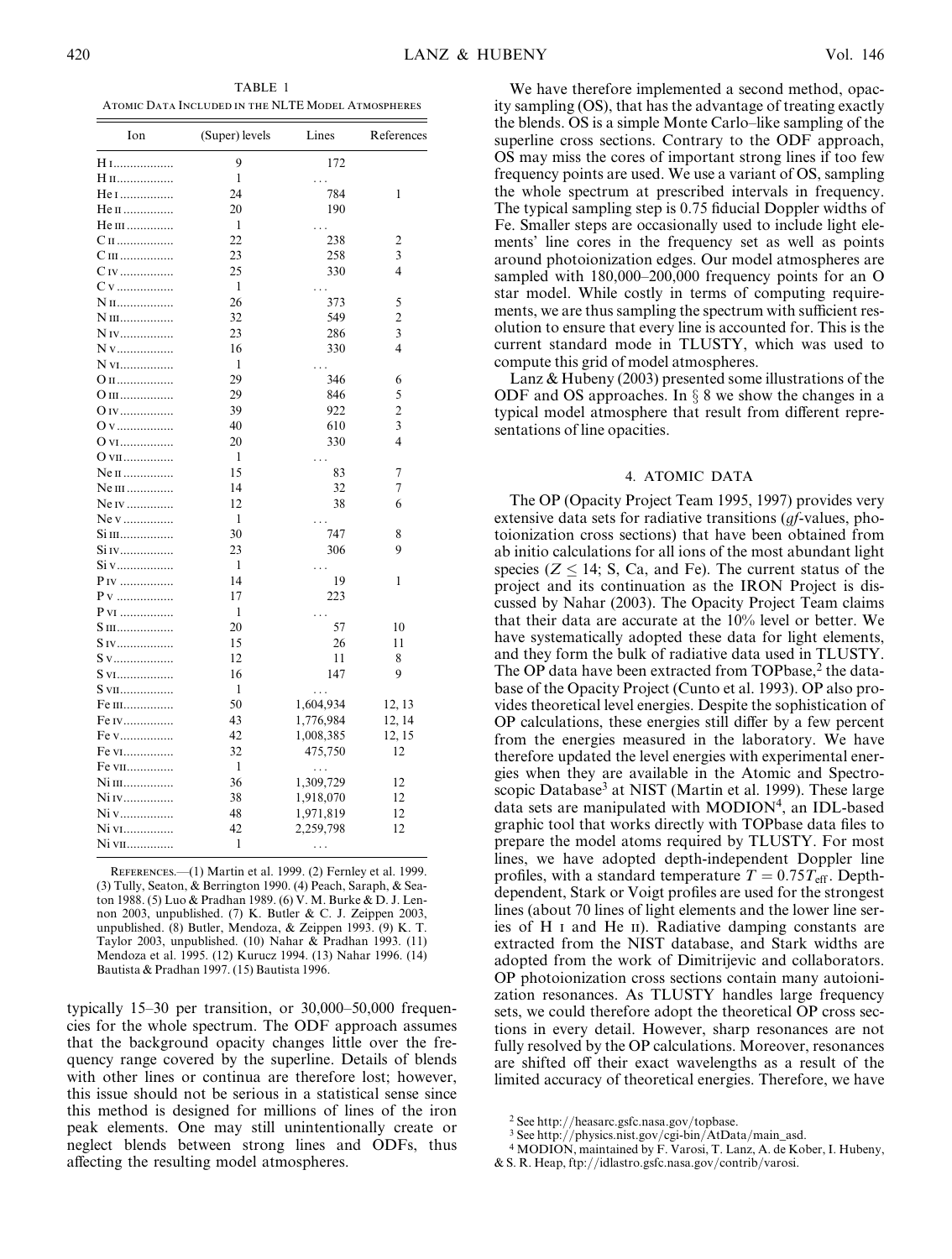followed Bautista, Romano, & Pradhan (1998) and implemented the concept of resonance-averaged photoionization (RAP) cross sections. The cross sections are smoothed by a Gaussian with a width,  $\delta E/E = 0.03$ , that corresponds to the typical uncertainty of the resonance energies. OP photoionization cross sections are total cross sections for each initial state summed over all final states. We have kept this approximation: we assume that all bound-free transitions considered by TLUSTY end up in the ground state of the next ion. If the transition to the ground state is forbidden by selection rules, the cross sections are shifted in energy corresponding to the excitation of the lowest excited state for which the transition is allowed. While the opacity and the ionization rate are thus computed correctly, the corresponding recombination rate (based on detailed balance arguments) is only approximate because it assumes that the end state of ionization is in Boltzmann equilibrium with the ground state. Nevertheless, since the population balance of the upper ion is determined by a large number of processes (mostly bound-bound transitions), the influence of an approximate recombination rate is typically small and the resulting error in the statistical equilibrium virtually negligible. Additional details on the model atoms for each ion are given in the relevant subsections.

For iron peak elements, we have extracted level energies and line oscillator strengths from Kurucz (1994) extensive semiempirical calculations. Kurucz (1994) lists thousands of energy levels for each ion. A statistical approach to deal with so many levels is therefore necessary; solving the full statistical equilibrium equations would indeed require inverting very large matrices, which is not only costly but numerically inaccurate. We therefore group individual levels into superlevels, assuming that the population of each level in a given superlevel follows the Boltzmann distribution. While the populations of superlevels could depart from their LTE values, all sublevels in a given superlevel share the same b-factor. We have applied two criteria to group the levels: all sublevels must have very close excitation energies, and they must share the same parity. The first criterion ensures that collisional rates between sublevels are large enough to achieve the Boltzmann statistics; the second criterion further supports the validity of this assumption by treating properly transitions out of and into metastable states. The second requirement provides the additional advantage of avoiding radiative transitions within a single superlevel. The absorption cross section of a superline between two superlevels can be quite complex, involving hundreds or thousands of individual lines. Exact absorption cross sections are computed at three depths (top and bottom of the model atmosphere, and at a depth where  $\tau_{\rm Ross} \approx 1$ and  $T \approx T_{\text{eff}}$ ) and are logarithmically interpolated between these points. A detailed representation requires a very large number of frequency points. OS is a method designed for handling such cases, and its implementation in TLUSTY was outlined in  $\S$  3.

NLTE calculations also require collisional excitation and ionization rates. However, collisional rates are known only for a limited set of transitions, mostly intersystem transitions that are important for diagnostics at low densities. The IRON Project (Hummer et al. 1993) is starting to remedy this situation, but their data are not yet implemented in TLUSTY. We rely on general formulae at this stage. We use the Seaton (1962) formula for collisional ionization; for optically allowed line transitions, we use the van

Regemorter (1962) formula, which is accurate to about 30%–50% (A. K. Pradhan 2000, private communication); for forbidden transitions, no approximate formula or simple prescription is available, so we somewhat arbitrarily use Eissner-Seaton's formula with  $\gamma(T) = 0.05$ . Different approaches of collisional strengths in superlines may be implemented. Lanz  $&$  Hubeny (2003) compared two different estimates and argued that the most natural way consists of summing up all contributions for individual transitions, using the appropriate formulae for allowed and forbidden transitions. We have adopted this approach here.

The following subsections provide the relevant details of the model atoms. Table 1 summarizes the atomic data included in the model atmospheres, as well as the references to the original calculations collected in TOPbase. Data files and Grotrian diagrams may be retrieved from the TLUSTY Web site<sup>5</sup>.

#### 4.1. Hydrogen

The model atom of hydrogen includes the lowest eight levels and one superlevel grouping the higher excitation levels, from  $n = 9$  to 80, following the occupation probability formalism developed by Hummer & Mihalas (1988) and extended to NLTE situations by Hubeny, Hummer, & Lanz (1994). The Lyman and Balmer continuum cross sections are generalized to account for transitions from these two levels to dissolved higher states. This contribution is neglected for all other continua.

All lines between the first eight bound levels are included, assuming an approximate Stark profile for the Lyman and the Balmer series (Hubeny et al. 1994) and a Doppler profile for the other lines. The higher members of the Lyman and the Balmer line series are incorporated via the OS approach. This is the only difference from the treatment of Hubeny et al. (1994), who adopted ODFs. OS is used here in order to account exactly for line blending with the He II line series (and with other lines). Higher members of other line series are neglected.

Hydrogen is the main opacity source in the photospheres of O stars. We can benefit most from our hybrid CL/ALI method by selecting a few key frequencies where the hydrogen opacity is largest, at which the mean intensity of the radiation field is linearized. We have selected the first six frequencies immediately higher than the Lyman edge, the three core frequencies in Ly $\alpha$ , and the core frequency of Ly $\beta$ , Ly $\gamma$ , H $\alpha$ , and H $\beta$ . A few more frequencies have been selected in the cores of strong resonance lines of other species and will be mentioned in the relevant subsections. Although there might be a different optimal choice of these frequencies for each individual model atmosphere, we have found that this choice was generally adequate to achieve most of the gains of the CL/ALI method in the parameter space covered by the OSTAR2002 grid.

### 4.2. Helium

Neutral helium is modeled with a 24-level atom, which incorporates all 19 individual levels up to  $n = 4$  and five superlevels grouping levels with identical principal quantum numbers ( $5 \le n \le 8$ ); for  $n = 5$ , singlet and triplet levels are grouped into two separate superlevels. We have performed some tests with more detailed model atoms, splitting the

<sup>5</sup> Available at http://tlusty.gsfc.nasa.gov.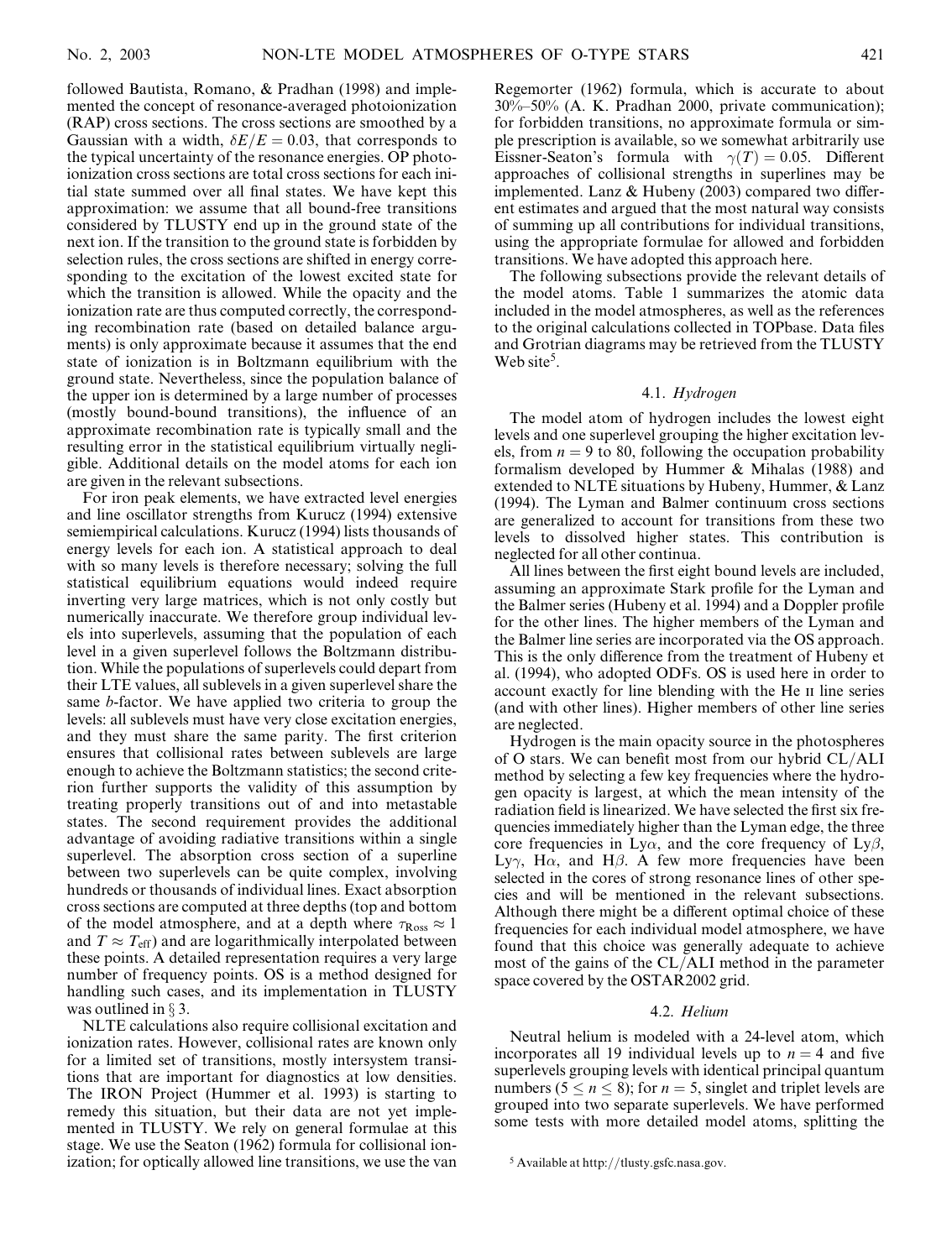superlevels up to  $n = 6$ , or including higher excitation levels, but we did not find significant differences. All lines from  $n \leq 4$  levels are included, but infrared lines between highexcitation levels ( $n \geq 5$ ) are assumed to be in detailed radiative balance. Voigt line profiles are used for lower excitation lines ( $n \leq 2$ ), and Doppler profiles are assumed for higher excitation lines. He *i* is treated in a special way in TLUSTY; like hydrogenic ions, and contrary to all other ions, we have special subroutines in the code to deal with atomic data. We use D. G. Hummer's (1988, private communication) routine to evaluate the photoionization cross sections; the routine is based on Seaton & Fernley's cubic fits of OP data and properly manages the different ways of averaging levels. Boundfree and bound-bound collisional transitions rates are also evaluated with a special routine based on approximate expressions from Mihalas, Heasley, & Auer (1975). For bound-bound transitions between low-excitation levels, these approximate rates are superseded by detailed calculations of collisional cross sections (Berrington & Kingston 1987), used by P. J. Storey & D. G. Hummer (1988, private communication) to evaluate collisional rate coefficients.

The ionized helium model atom includes the first 20 bound levels. The He ii model is built following closely H i. We will only indicate here the differences. The occupation probability formalism (Hubeny et al. 1994) is taken into account for the 20 bound levels, but higher excitation levels are not included explicitly. We also use continuum cross sections for bound-free transitions from the ground and first excited levels that account for transitions to highly excited, dissolved levels. Stark profiles are adopted for the first four line series, while infrared lines  $(n > 10)$  are set to detailed radiative balance. Finally, the first three frequencies at the head of the He II Lyman continuum are linearized in the ALI/CL scheme.

# 4.3. Carbon

The general handling of atomic data has been discussed at the beginning of  $\S 4$ . We restrict the following subsections to a few particulars relative to each ion. Carbon is represented by a 22-level C II model atom, a 23-level C III model atom, and a 25-level C iv model atom, grouping 44, 55, and 55 individual levels, respectively. The C ii model atom includes the first 17 levels, 14 from the doublet system and the first three levels of the quartet system. Five superlevels group higher excitation levels, four in the doublet system  $(6 < n < 9)$  and one superlevel grouping three levels in the quartet system. The C III model atom includes the first 16 levels ( $E \le 312,000 \text{ cm}^{-1}$ ) and groups all higher excitation levels up to  $n = 6$  into seven superlevels. Levels with  $n \ge 7$ are not included explicitly (see further discussion in  $\S$  8 about this restriction and its consequence on  $C^{+3}$  recombination). The C iv model atom includes all individual levels up to  $n = 6$  and four superlevels ( $7 \le n \le 10$ ). The data extracted from TOPbase have been extended to include all levels up to  $10m^{2}M^{0}$ . We have included the two finestructure levels of  $2p^{2}P^{0}$  for an exact treatment of the C iv 1549 resonance doublet. Depth-dependent Voigt profiles are adopted for the resonance lines of the three ions and for the strong C III  $\lambda$ 1176 line from the <sup>3</sup>P<sup>0</sup> metastable level.

### 4.4. Nitrogen

The model atmospheres incorporate four ions of nitrogen,  $N$  II–N v, and the ground state of N vI. The first 16 levels in the singlet and triplet systems of N  $\pi$  ( $n = 2$ ; 3s and  $3p$  levels) and the first two quintet levels are included in the models as explicit individual NLTE levels. Higher excitation levels  $(3d; 4 \le n \le 5)$  are grouped into eight superlevels, four in each system. Higher levels ( $n \geq 6$ ) are not incorporated explicitly in the model atom. The N III model atom includes all the levels below the ionization limit as extracted from TOPbase. The first 24 levels ( $E \le 330,000$  cm<sup>-1</sup>) are treated as individual levels, and the other 43 levels are grouped into seven superlevels. The ground state is split into two fine-structure levels for an exact treatment of the resonance doublets (e.g., N III  $\lambda$ 990). The N Iv model atom was constructed similarly to the C III model atom. The first 15 levels are included explicitly, and higher levels up to  $n = 6$ are grouped into eight superlevels. Levels with  $n \geq 7$  are not included explicitly. Finally, the N v model atom is similar to C iv, although levels are grouped into six superlevels starting with  $n = 5$  levels. The two fine-structure levels of  $2p^{2}P^{0}$ are included in the model atom. Depth-dependent Voigt profiles have been set up for 18 resonance lines of the four ions.

### 4.5. Oxygen

The model atmospheres incorporate five ions of oxygen, O II–O vI, and the ground state of O vII. O II and O III have a relatively rich structure of levels. High-excitation levels have thus not been incorporated in the model atoms. The O ii model atom includes 21 individual levels and eight superlevels, grouping levels up to  $n = 5$ , while the O iii model atom includes the lowest 20 levels and groups higher excitation levels up to  $n = 6$  into nine superlevels. All O iv below the ionization limit are incorporated, the first 30 as individual levels and the others grouped into eight superlevels. Fine structure of the O iv ground state is included. The first 34 O v levels are included explicitly, and higher levels up to  $n = 7$  are grouped into six superlevels. Finally, the O vi model atom is similar to C iv, although levels are grouped into five superlevels starting with  $n = 6$  levels. The two finestructure levels of  $2p^{2}P^{0}$  are included in the model atom. Depth-dependent Voigt profiles have been set up for O iv  $\lambda$  $\lambda$ 789, 609, 554, and O v  $\lambda$ 630.

#### 4.6. Neon

Simple model atoms have been built for the neon ions, Ne II–Ne Iv. We are not aiming at a detailed NLTE calculation of Ne populations, but our purpose was to account for the bound-free opacity in the EUV due to the ionization of this abundant species. The Ne ii model atom includes the first 11 levels and groups levels up to  $E \leq 300,000$  cm<sup>-1</sup> into four superlevels. Ne iii levels up to  $E \le 400,000$  cm<sup>-1</sup> are included in the model atom, as 12 individual levels and two superlevels. Finally, the Ne iv model atom includes the first 10 levels and two superlevels grouping levels up to  $E \le 550,000$  cm<sup>-1</sup>. All lines are assumed to have depthindependent Doppler profiles.

#### 4.7. Silicon

Detailed model atoms have been constructed for Si III and Si iv because the silicon ionization balance is a good temperature indicator for late O and B stars. The Si  $\text{III}$  includes all 105 energy levels listed by TOPbase below the ionization limit. The first 24 levels are treated as individual explicit levels, while the higher levels are grouped into six superlevels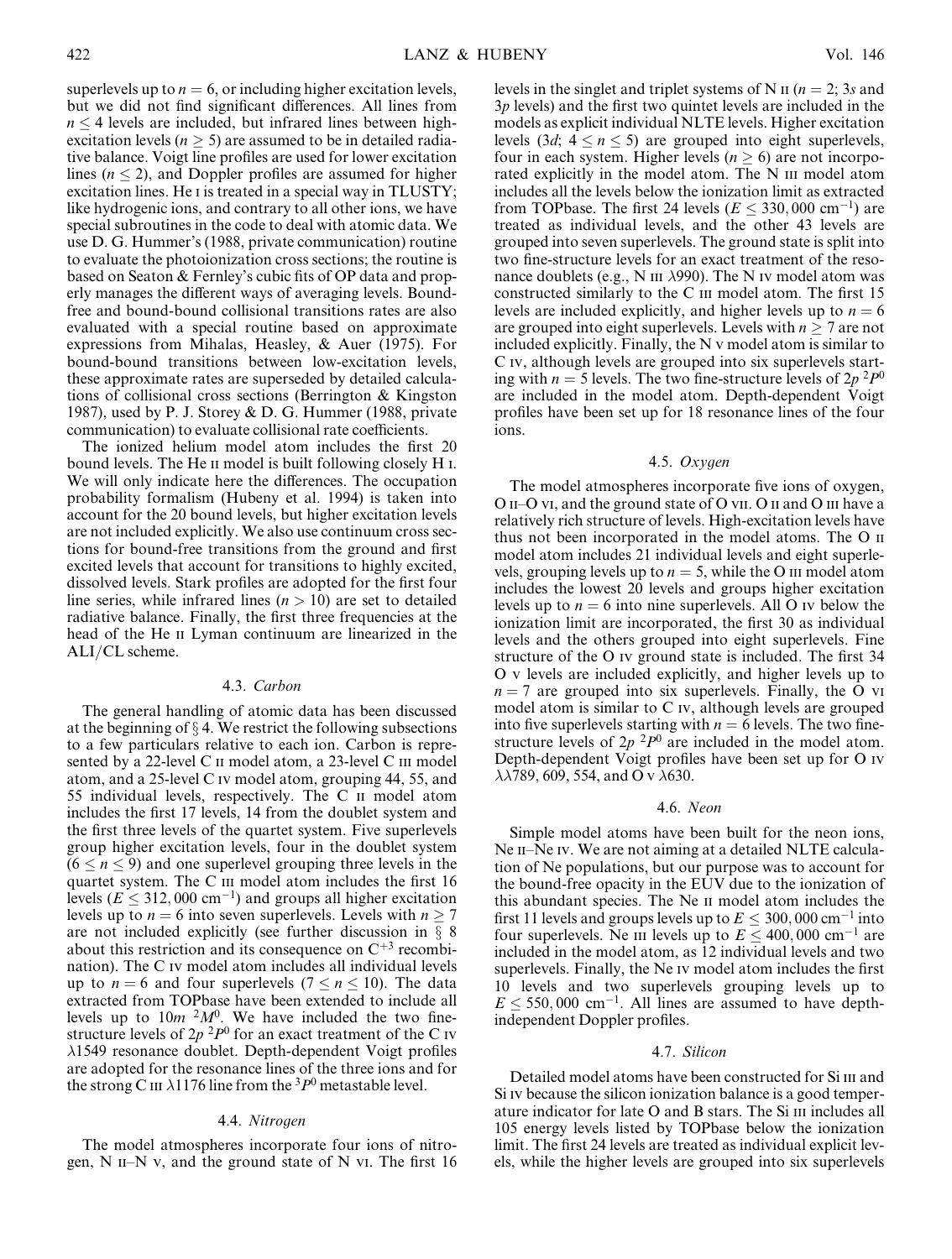(three superlevels in the singlet and in the triplet systems). The Si iv model atom includes all individual levels up to  $n = 6$  and four superlevels ( $7 \le n \le 10$ ). The data extracted from TOPbase have been extended to include all levels up to  $10m<sup>2</sup>M<sup>0</sup>$ . We have included the two fine-structure levels of  $2p^{2}P^{0}$  for an exact treatment of the Si IV  $\lambda$ 1397 resonance doublet. Depth-dependent Voigt profiles are adopted for Si III  $\lambda\lambda$ 1206, 567 and Si IV  $\lambda\lambda$ 1394, 1403 resonance lines.

### 4.8. Phosphorus

Phosphorus has not been considered by OP because the relatively low phosphorus abundance in the Sun indicates that phosphorus is most likely only a minor contributor to the total opacity in astrophysical plasmas. However, we have included phosphorus as an explicit NLTE species in our model atmospheres as a result of the potential diagnostic value of the P iv  $\lambda$ 951 and P v  $\lambda$  $\lambda$ 1118–1128 resonance lines. We have built simple model atoms based on data extracted from the NIST Atomic and Spectroscopic Database. The P iv model atom includes the first 14 levels, while the P v model atom includes individual levels up to  $n = 5$ and groups  $6 \le n \le 9$  levels into four superlevels. We have approximated the photoionization cross sections by interpolating in cross sections from the same configurations in isoelectronic sequences (e.g., using Si iv and S vi cross sections to estimate P v cross sections). We believe that this approach is likely more realistic than a simple hydrogenic approximation.

#### 4.9. Sulfur

The model atmospheres incorporate four ions of sulfur, S III–S vi, and the ground state of S vII. The model atoms are kept relatively simple, aiming at including the sulfur bound-free opacity in the model atmospheres and at predicting a few key diagnostics lines, mostly S iv  $\lambda$ 1073 and  $S \, v \, \lambda$ 1502. The S III model atom includes all levels with  $E \le 200,000$  cm<sup>-1</sup>, the first 16 levels individually and the other 11 levels grouped into four superlevels. The S iv model atom includes the first 14 levels up to  $E \le 225,000$  cm<sup>-1</sup>, while the S v model atom includes the first 12 levels. The S vi model atom includes all individual levels up to  $n = 5$ and three superlevels ( $6 \le n \le 8$ ). Fine structure of S iv and S vi  $3p^2P^0$  levels is taken into account. The S vi  $\lambda$  $\lambda$ 933–945 resonance lines are the only sulfur lines for which we have adopted depth-dependent Voigt profiles.

#### 4.10. Iron

The model atoms of iron peak elements are based on Kurucz (1994) extensive semiempirical calculations. We have extracted a list of even- and odd-parity levels for each ion included in the model atmospheres. We have considered all levels, those with experimental energies as well as those with predicted energies. We plotted histograms of numbers of levels per energy interval to set up the energy bands defining the superlevels. We chose typically 15–30 bands per parity, so the model atoms have 30-50 superlevels. For each ion, we read the full line list from Kurucz (1994) and select dynamically the strongest lines. The line selection criteria include line gf-values, excitation energies, and ionization fractions. In this way, we skip most or all Fe vi lines in the coolest models and most or all Fe III lines in the hottest models. We have extracted photoionization cross sections from the latest calculations of Fe III–Fe v by the Ohio State

group (see Table 1). They assumed LS coupling, and we could typically assign theoretical cross sections to observed levels for the lowest 20–30 levels. We have assumed a hydrogenic approximation for higher excitation levels and for all Fe vi levels. The data were then summed up to set up cross sections for the superlevels. Finally, we have applied to these cross sections the RAP smoothing technique.

#### 4.11. Nickel

We have followed the same approach for nickel, using Kurucz (1994) data. OP did not include nickel in their calculations. We have therefore adopted a hydrogenic approximation for the photoionization cross sections.

### 5. DESCRIPTION OF THE GRID

The OSTAR2002 grid covers the parameter space of O stars in a dense and comprehensive way. We have selected 12 effective temperatures, 27,500 K  $\leq T_{\text{eff}} \leq 55,000$  K, with 2500 K steps, eight surface gravities,  $3.0 \le$  $\log g \le 4.75$ , with 0.25 dex steps, and 10 chemical compositions, from metal-rich relative to the Sun to metal-free. Table 2 lists the selected metallicities. Solar abundances refer to Grevesse & Sauval (1998). In every case, we have assumed a solar helium abundance,  $He/H = 0.1$  by number. All other chemical abundances are scaled from the solar values. TLUSTY can readily accommodate non–solarscaled abundances resulting, e.g., from mixing of CNO cycle processed material; however, this would increase the total number of models to compute to an unmanageable level by increasing the dimensionality of the parameter space. Thus, we view this grid as a starting point from which detailed abundance analyses can be performed. The selected chemical compositions have been chosen to cover a number of typical environments of massive stars: the Galactic center ('' C models ''), the Magellanic Clouds ('' L models '' for LMC; '' S models '' for SMC), blue compact dwarf galaxies (e.g., '' W models '' for I Zw 18), and galaxies at high redshifts ("X and Y models").

For each composition, we have computed 68 model atmospheres, as illustrated in Figure 1. Evolutionary tracks from the Geneva group (Schaller et al. 1992; Charbonnel et al. 1993) have been overplotted in Figure 1. Stars with masses larger than about 15  $M_{\odot}$  are in the range covered by our model atmospheres. The highest gravity and the lowest temperature have been included in the grid to avoid extrapolations when using this grid as a starting point for NLTE spectral analyses.

The lower limit in  $\log g$  is set by the Eddington limit. Using NLTE H-He model atmospheres, we have estimated the lowest surface gravity as a function of  $T_{\text{eff}}$ , which would correspond to the Eddington limit neglecting the effect of

TABLE 2 Key to Models and Chemical Compositions

| Key                             | Composition                                                                                             | Key                     | Composition                                                                                 |
|---------------------------------|---------------------------------------------------------------------------------------------------------|-------------------------|---------------------------------------------------------------------------------------------|
| $C$<br>$G$<br>$L$<br>$S$<br>$T$ | $2 \times \odot$<br>$1 \times \odot$<br>$1/2 \times \odot$<br>$1/5 \times \odot$<br>$1/10 \times \odot$ | V<br>W<br>X<br>Y<br>$Z$ | $1/30 \times \odot$<br>$1/50 \times \odot$<br>$1/100 \times \odot$<br>$1/1000 \times \odot$ |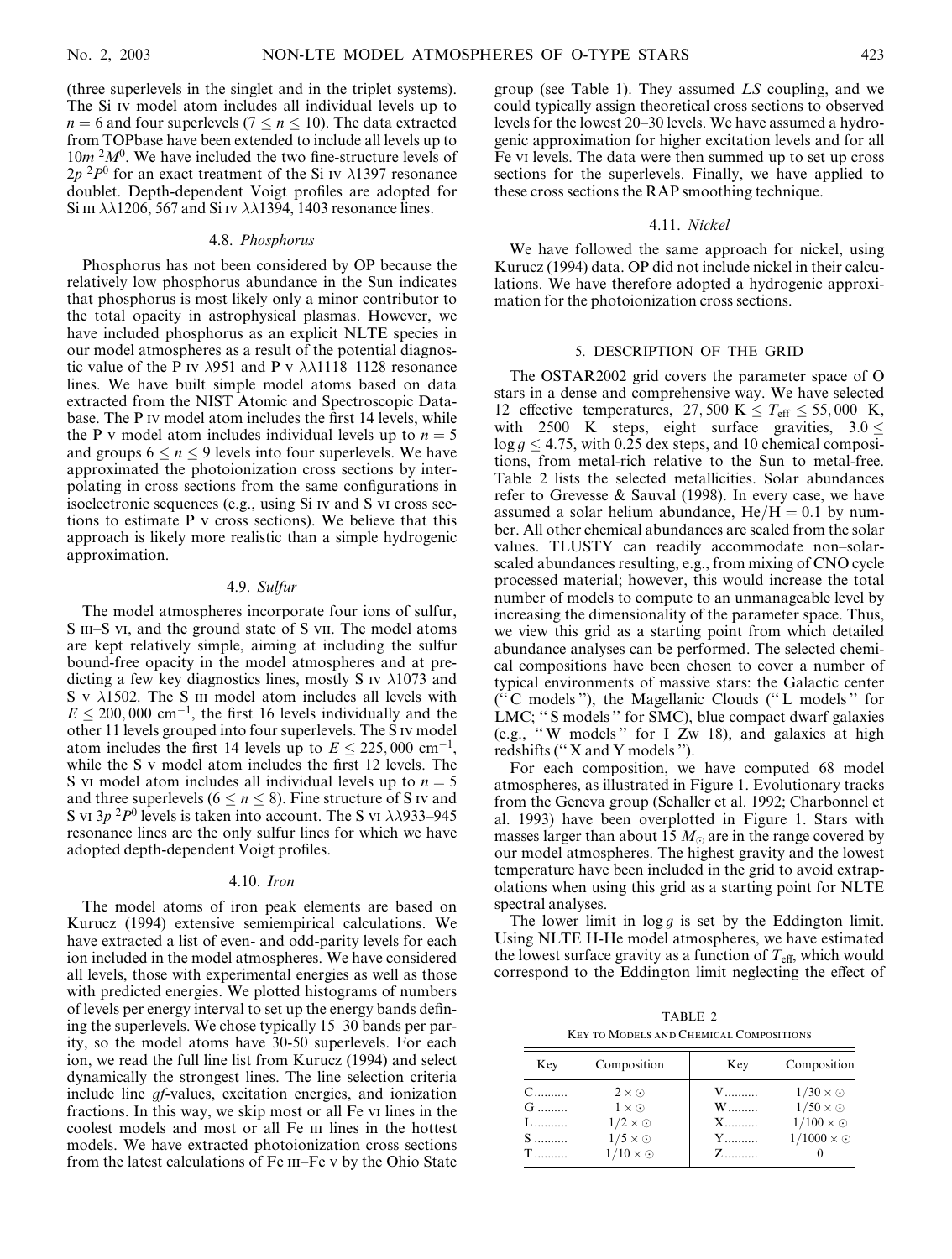

FIG. 1.—Selected OSTAR2002 grid points in the  $\log g - T_{\text{eff}}$  plane. Geneva evolutionary tracks (Schaller et al. 1992; Charbonnel et al. 1993) are shown for solar (solid lines) and  $\frac{1}{5}$  solar metallicities (*dashed lines*). The tracks correspond to models with initial masses of 120, 85, 60, 40, 25, 20, 15, and 12  $M_{\odot}$ , from left to right.

rotation. This limit is reached for values typically 0.1–0.2 dex smaller than the grid limit. We present in Figure 2 the variation of the radiative acceleration with depth for a solar composition model,  $T_{\text{eff}} = 40,000 \text{ K}$ , and  $\log g = 4.0$ . The radiative acceleration goes through a maximum in the continuum-forming region ( $\tau_{\rm Ross} \approx 1$ ) and shows a strong increase in very superficial layers ( $\tau_{\rm Ross} \leq 10^{-6}$ ). Near the surface, this model atmosphere becomes unstable  $(q_{\text{rad}} > g)$ . Our modeling assumptions obviously break down in these layers. We have therefore numerically limited the radiative acceleration in superficial layers to ensure convergence. This case is quite typical; a similar behavior is observed in all our model atmospheres, although higher gravity models remain numerically stable at every depth (about two-thirds of all solar composition models). The model spectra are not affected by this approximation because these superficial layers only influence the strong resonance lines that form in a stellar wind. The stability of our model atmospheres is defined by the maximum reached by



FIG. 2.—Radiative acceleration (thick line) for a solar composition model atmosphere,  $T_{\text{eff}} = 40,000$ ,  $\log g = 4.0$ . At low optical depths  $(\tau_{\rm Ross} < 10^{-6})$ , the total radiative acceleration (*dashed line*) increases and becomes larger than the gravitational acceleration (thin line). We apply a numerical cutoff to the radiative acceleration to ensure convergence. The assumption of hydrostatic equilibrium breaks down in these superficial layers. The arrow indicates our definition of stability against radiation pressure ( $\Gamma_{\rm rad}$  < 1).



Fig. 3.—Isolines of radiative acceleration relative to gravitational acceleration,  $\Gamma_{\text{rad}}=g_{\text{rad}}/g$ , for solar composition model atmospheres, as a function of  $T_{\text{eff}}$  and  $\log g$ .  $\Gamma_{\text{rad}}$  values are listed to the right of the isolines. The dashed line shows an estimate of the Eddington limit obtained by extrapolation.

the radiative acceleration in the photosphere (see Fig. 2). Figure 3 displays contours of this maximum relative to the gravitational acceleration,  $\Gamma_{rad} = \max(g_{rad})/g$ , as a function of effective temperature and gravity. Models tend to become numerically unstable when  $\Gamma_{\text{rad}} > 0.9$ , thus setting limits to our grid. Static model atmospheres are increasingly unrealistic so close to the Eddington limit ( $\Gamma_{\text{rad}} = 1$ ).

Finally, we have always adopted a microturbulent velocity,  $\xi_t = 10 \text{ km s}^{-1}$ , which is a value typically found in spectral analyses of O stars. These analyses have been performed with static model atmospheres, as well as with wind codes. Bouret et al. (2003) found that TLUSTY and CMFGEN models require similar microturbulent velocities to match the UV metal lines in SMC O dwarfs, showing therefore that microturbulence is not an artifact of static model atmospheres but that it indicates the presence of additional nonthermal motions in the atmosphere. We have included the resulting turbulent pressure term in the hydrostatic equilibrium equation.

# 5.1. Output Products and Availability

The model atmospheres are available from the TLUSTY Web site (see footnote 2). Each model is characterized by a unique file name describing the parameters of the model, for example, G35000g400v10. The first letter indicates the composition (see Table 2), followed by the effective temperature, the gravity, and the turbulent velocity. Each model comes as a set of six files, with an identical file name's root but a different extension. A complete description of the files' content and format can be found in the TLUSTY User's guide (see TLUSTY Web site; footnote 2); for reference, we describe them only very briefly here:

- 1. model.5: general input data;
- 2. model.nst: optional key words;

3. model.7: model atmosphere: temperature, electron density, total density, and NLTE populations as function of depth;

4. model.11: model atmosphere summary;

5. model.12: model atmosphere: similar to model.7, but NLTE populations are replaced by  $b$ -factors;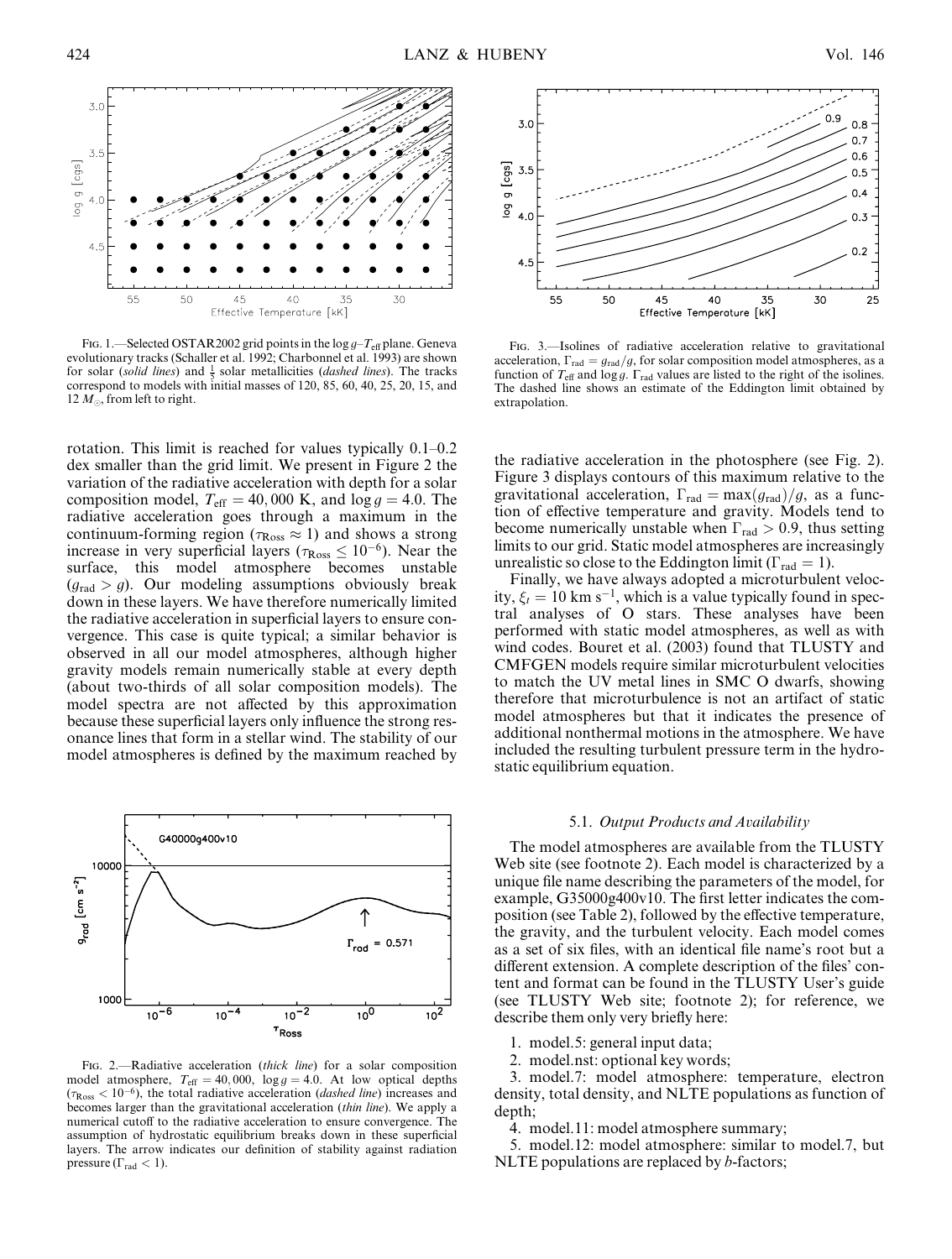6. model.flux: model flux distribution from the soft X-ray to the far-infrared given as the Eddington flux<sup>6</sup>  $H_{\nu}$  $(in ergs s<sup>-1</sup> cm<sup>-2</sup> Hz<sup>-1</sup>)$  as function of frequency.

The model fluxes are provided at all frequency points included in the calculations (about 180,000–200,000 points with an irregular sampling). Additionally, we have computed detailed emergent spectra with SYNSPEC, version 45, in the far-UV (900–2000 A) and in the optical (3000– 7500 A). File name extensions are model.uv.7 and model.vis.7, respectively, as well as \*.17 for the continuum spectra. Only the optical spectra have been computed for the metal-free model atmospheres (model.hhe.7, model.hhe.17). Additional spectra in other wavelength ranges, with altered chemical compositions or with different values of the microturbulent velocity, can be readily computed using SYNSPEC. This requires three input files, model.5, model.7, and model.nst, and the necessary atomic data files (model atoms and the relevant line list).

#### 5.2. Interpolation in the Grid

A grid of model atmospheres is a good starting point for stellar spectroscopic analyses. We can use it to study trends in spectral features with stellar parameters. However, the grid sampling is limited by the total number of model atmospheres that can be computed in some finite period of time. Therefore, we often have to resort to interpolation in the grid for analyzing individual stars. Since radiative transfer and the complete model atmosphere problem are highly nonlinear problems, interpolation will result in some errors. We need to estimate these errors and find the best way to interpolate in the grid. Here we consider two possibilities: (1) we interpolate the model atmosphere (i.e., the temperature and density stratification, as well as the NLTE populations), and then we recompute a spectrum with SYNSPEC, or (2) we interpolate directly the detailed spectra, weighted by  $(T_{\text{eff}}^i/T_{\text{eff}}^0)^4$ . The four models and spectra are otherwise given the same weight.

The OSTAR2002 grid is already finely sampled. We decided therefore to estimate the interpolation errors by comparing the '' exact '' UV and optical spectra with spectra interpolated following the two outlined procedures. We have performed this test on three models, S32500g350v10, L42500g400v10, and G50000g425v10. We use the four neighboring models ( $\pm 2500$  K,  $\pm 0.25$  dex) to obtain the interpolated spectra. In practice, the interpolated model will always be closer to a grid point than in these test cases, which might therefore be viewed as worst cases.

The two interpolations provide spectra almost identical to the '' exact '' spectra. The full, detailed comparison requires too much space to appear here, but the figures are available at the TLUSTY Web site (see footnote 2). Minor differences are still found. For example, the spectrum interpolation results in a few lines being predicted too strong, especially in the S32500g350v10 case. These lines are much stronger in the coolest model spectrum as a result of lower ionization, and this demonstrates the limit of linear spectrum interpolation. On the other hand, we found that the model atmosphere interpolation results in too strong N III 4640 emissions in the L42500g400v10 models. These emission lines are very sensitive to the exact b-factor ratios, and small differences related to interpolations may result in larger spectral changes. Based on these limited tests, we may however conclude that the two interpolation procedures appear both reasonably safe because of the sufficiently dense sampling of the OSTAR2002 grid. Nevertheless, we feel that model atmosphere interpolation followed by recomputing the spectrum with SYNSPEC remains the safer choice.

The same helium abundance, solar-scaled compositions, and microturbulent velocity have been adopted for all OSTAR2002 models. SYNSPEC spectra can nevertheless be recomputed with different abundances or microturbulence, using a model atmosphere with the appropriate stellar parameters. As long as these new values are not changing drastically the overall opacity and thus potentially changing the atmospheric structure, this procedure should result in realistic spectra.

### 6. REPRESENTATIVE RESULTS

In this section we show a few representative results. Our aim here is not to provide a comprehensive display of various models, but instead to show basic trends of important model parameters (temperature structure, emergent spectra) with effective temperature, surface gravity, and metallicity.

Figure 4 shows the local temperature for a constant surface gravity (log  $g = 4$ ), for three values of  $T_{\text{eff}}$  (30,000,



FIG. 4.—Model atmospheres for  $T_{\text{eff}} = 30,000$  (top), 40,000 (middle), and 50,000 K (*bottom*),  $\log g = 4.0$ , and various metallicities. At low optical depths ( $\tau_{\rm Ross}$  < 10<sup>-3</sup>), the top curves are for an H-He model, and the temperature is progressively lower when increasing the metallicity, while the reverse is true at deeper layers ( $\tau_{\rm Ross} > 10^{-2}$ ).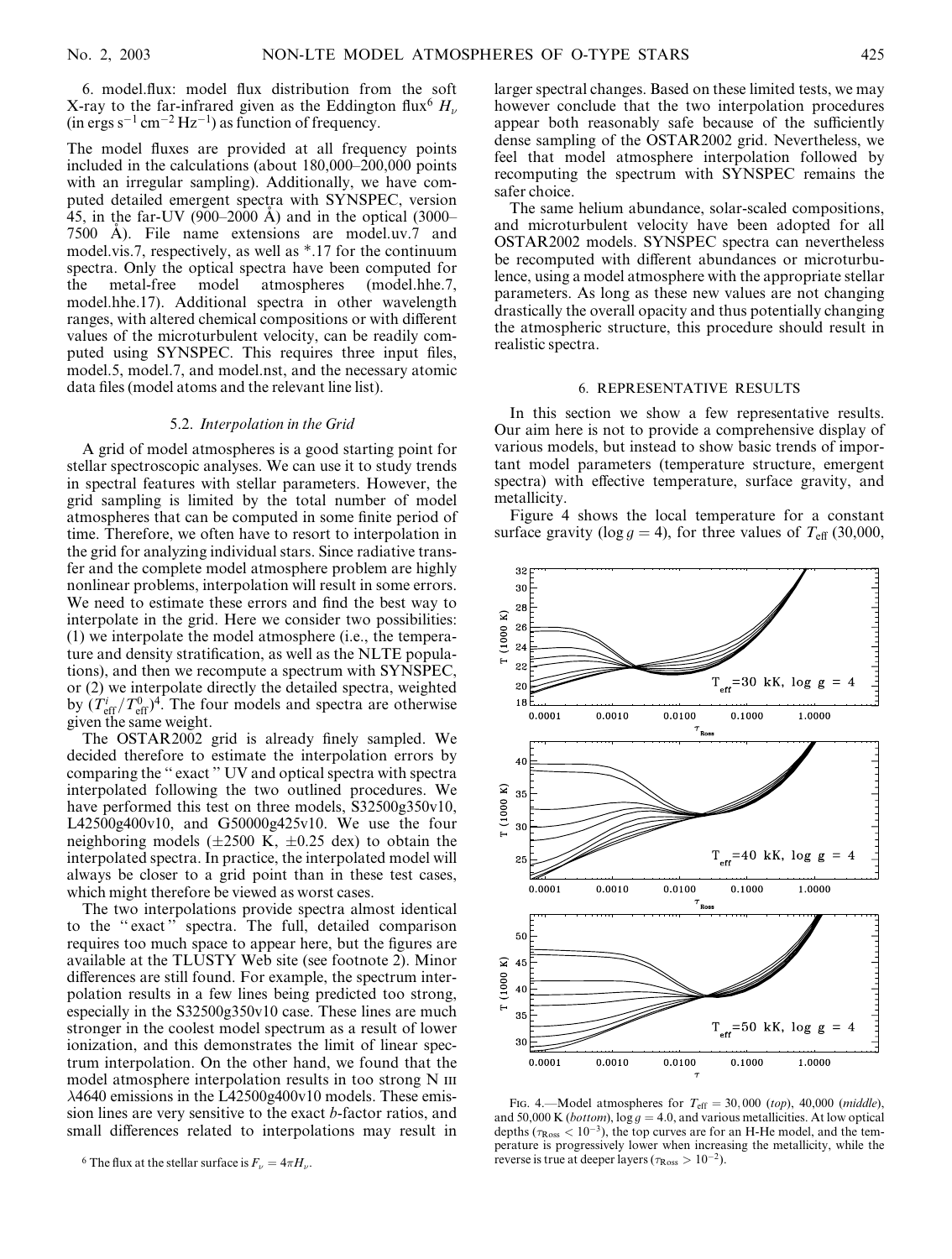40,000, and 50,000 K), and for all values of metallicity. The temperature distribution nicely illustrates the basic features of line blanketing, namely, the back-warming (line blanketing leads to a heating of an atmosphere roughly between Rosseland optical depth 0.01 and 1) and the surface cooling. The zero-metallicity and very low metallicity models exhibit a temperature rise at the surface, a typical NLTE effect (an indirect heating effect of hydrogen Lyman and Balmer lines), discovered and explained already in early days of NLTE model atmospheres by Auer & Mihalas (1969a). This effect competes with surface cooling due to metal lines. At 50,000 K, both effects nearly cancel at metallicity 1/50 of solar, while at lower  $T_{\text{eff}}$  the rise is wiped out at higher metallicities (around 1/10 of solar). Interestingly, the temperature curves for all metallicities cross in a narrow range of optical depths; this crossing depth decreases with decreasing  $T_{\text{eff}}$ (being about 0.025 at 50,000 K, 0.02 at 40,000 K, and 0.002 at 30,000 K).

Figures 5–9 display the ionization fractions of all explicit species, along with LTE fractions (for a direct comparison, the LTE fractions are computed by the Saha formula for temperature and density distributions of the NLTE models; that is, we did not recompute self-consistent LTE model structures). The behavior of individual species is different,



Fig. 5.—Ionization fractions of helium and carbon in three model atmospheres,  $T_{\text{eff}} = 30,000$  (top), 40,000 (middle), and 50,000 K (bottom), log g = 4.0, and solar composition. LTE ionization is shown with dashed lines.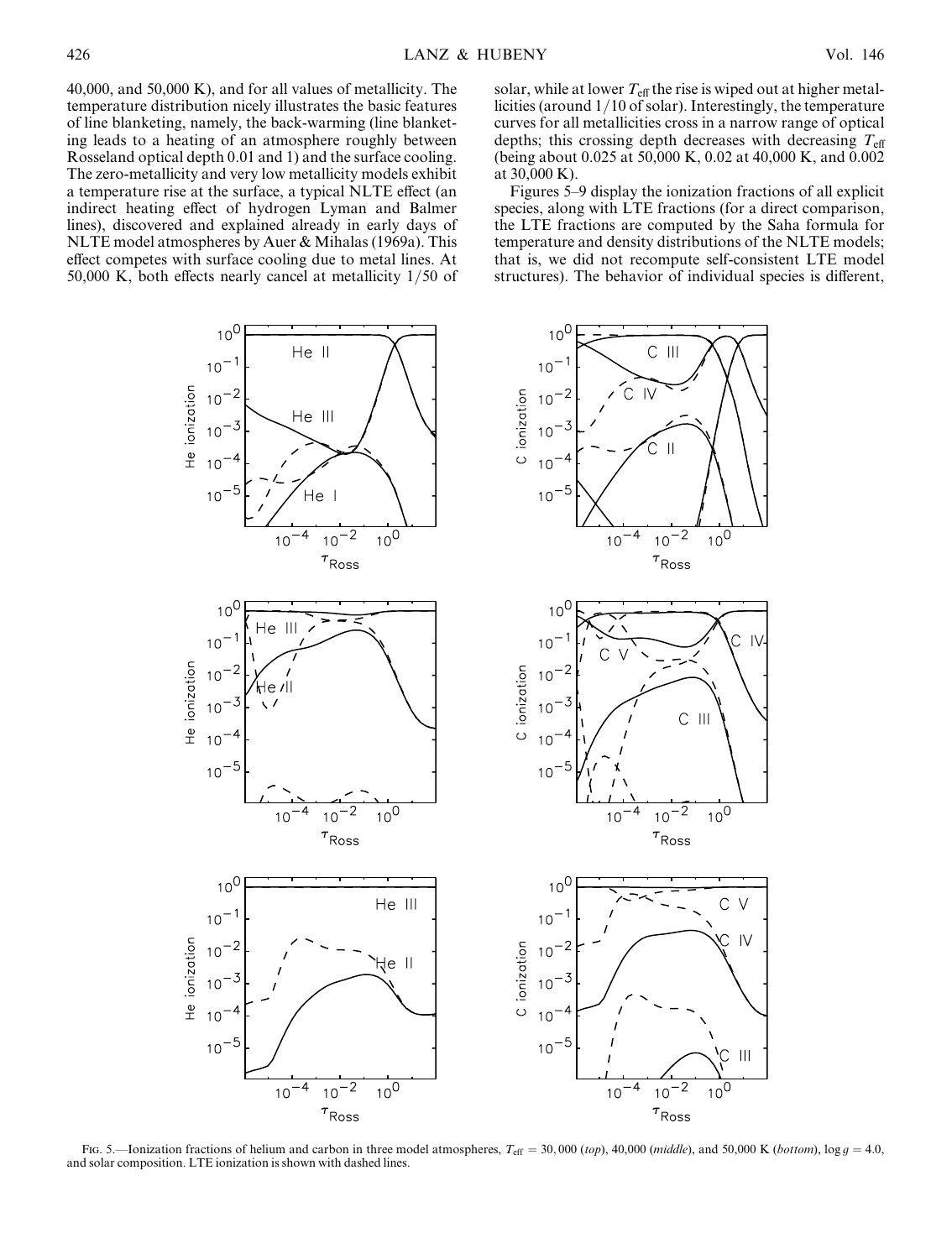

Fig. 6.—Same as Fig. 5, except for nitrogen and oxygen

but we can see a general trend: the fractions of dominant ions are usually not sensitive to NLTE effects (that is, they are close to unity in both LTE and NLTE). The fractions of ions with lower ionization degrees are typically lower in NLTE because these ions are overionized by the strong radiation field that originates in deep, very hot layers (notice that the recombination rate is given through the local temperature). Conversely, higher ionization degrees are typically larger in NLTE. This ionization shift is one of the most important NLTE effects in hot star atmospheres.

Next, we study a sensitivity of emergent flux on  $T_{\text{eff}}$ , log g, and metallicity. For simplicity, we display spectra computed directly by TLUSTY (files model.flux described earlier), not detailed spectra computed by SYNSPEC. For clarity, the spectra are smoothed over 500 frequency points, which roughly simulates a 10 Å resolution of Kurucz (1993) model spectra.

Figure 10 shows a sequence of model UV spectra with  $\log g = 4$  and solar metallicity, for various effective temperatures. The Lyman jump gradually weakens with increasing effective temperature and essentially disappears at 50,000 K. Similarly, one can easily observe gradual weakening and ultimate disappearance of the Si IV  $\lambda$ 1400, C III  $\lambda\lambda$ 1176, 977, Ly $\alpha$ , etc., features. Figure 11 shows the effect of surface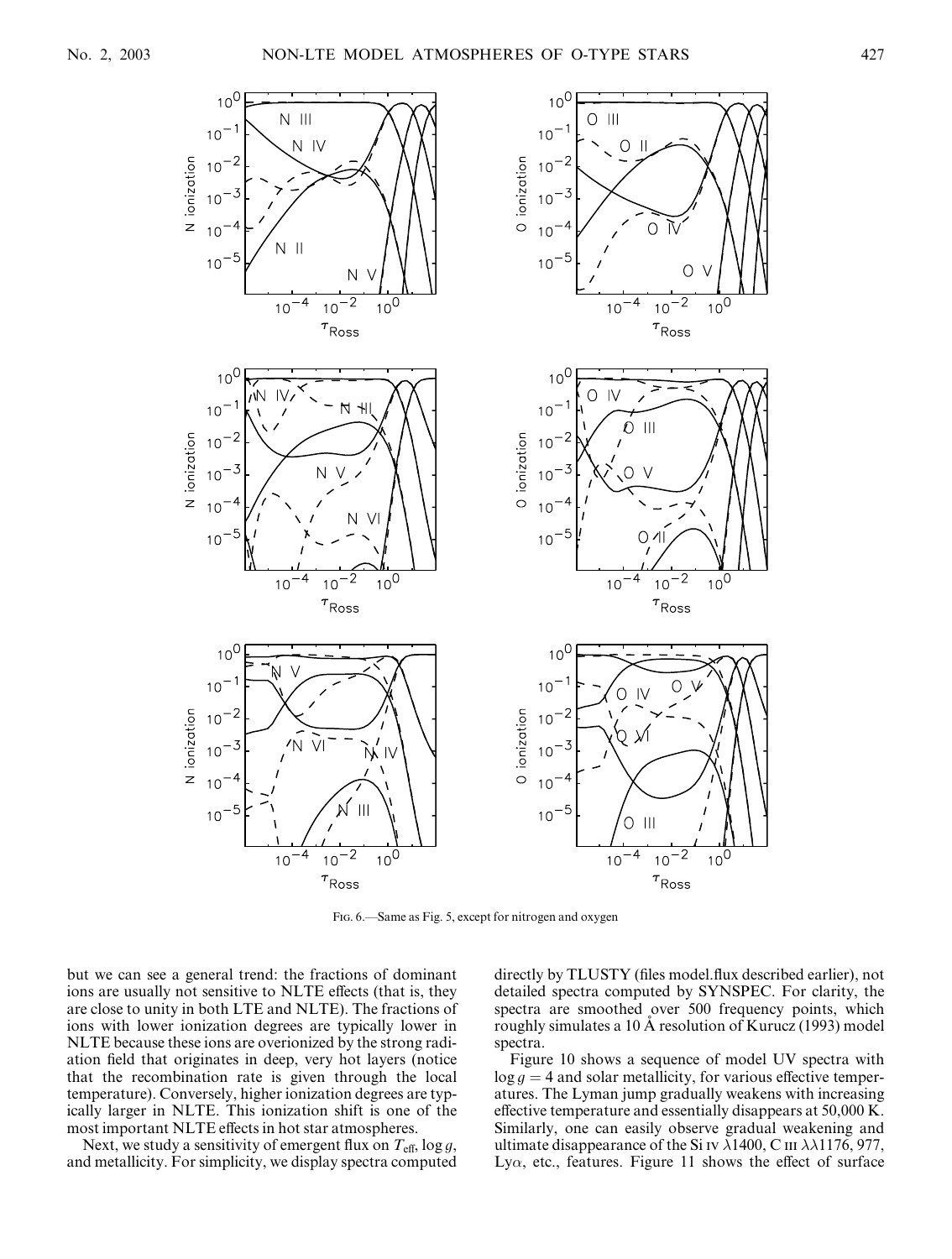

Fig. 7.—Same as Fig. 5, except for neon and silicon

gravity for a given effective temperature (40,000 K) and metallicity (solar). The most striking feature is the magnitude of the Lyman jump, which is very strong at  $\log g = 4.5$  and almost disappears at  $\log g = 3.5$ . Similarly, the line strengths vary significantly. Next, we show the effect of metallicity. Figure 12 displays models for  $T_{\text{eff}} = 40,000 \text{ K}$ ,  $\log g = 4$ , and metallicities  $Z/Z_{\odot} = 2, 1, 0.5, 0.3,$  and 0.1. In the low-metallicity models, the Lyman continuum flux and the near-UV continuum flux ( $\lambda > 1700$  A) are lower than those for higher metallicities. This relation is reversed in the region crowded with metal lines, 900 A  $\leq \lambda \leq 1700$  A.

Finally, we compare our model fluxes to Kurucz (1993) models. Because of different averaging procedures used in both sets of model spectra, the comparison is not exact but nevertheless shows the general effect. We compare three models for  $(T_{\text{eff}}$ , log g) pairs equal to (40,000, 4.5), (35,000, 4.0), and (30,000, 4.0), as well as for solar metallicity (Fig. 13). The agreement between our and Kurucz models is very good in the optical spectrum for all three models (bottom panel). For  $T_{\text{eff}} = 30,000$  K the agreement between OSTAR2002 and Kurucz fluxes is rather good in the UV spectrum ( $\lambda > 900$  Å), while for the hotter models our NLTE flux is lower. In contrast, NLTE models predict higher flux than Kurucz models in the Lyman continuum, although the effect is relatively small at 40,000 K (see also  $\S$  7).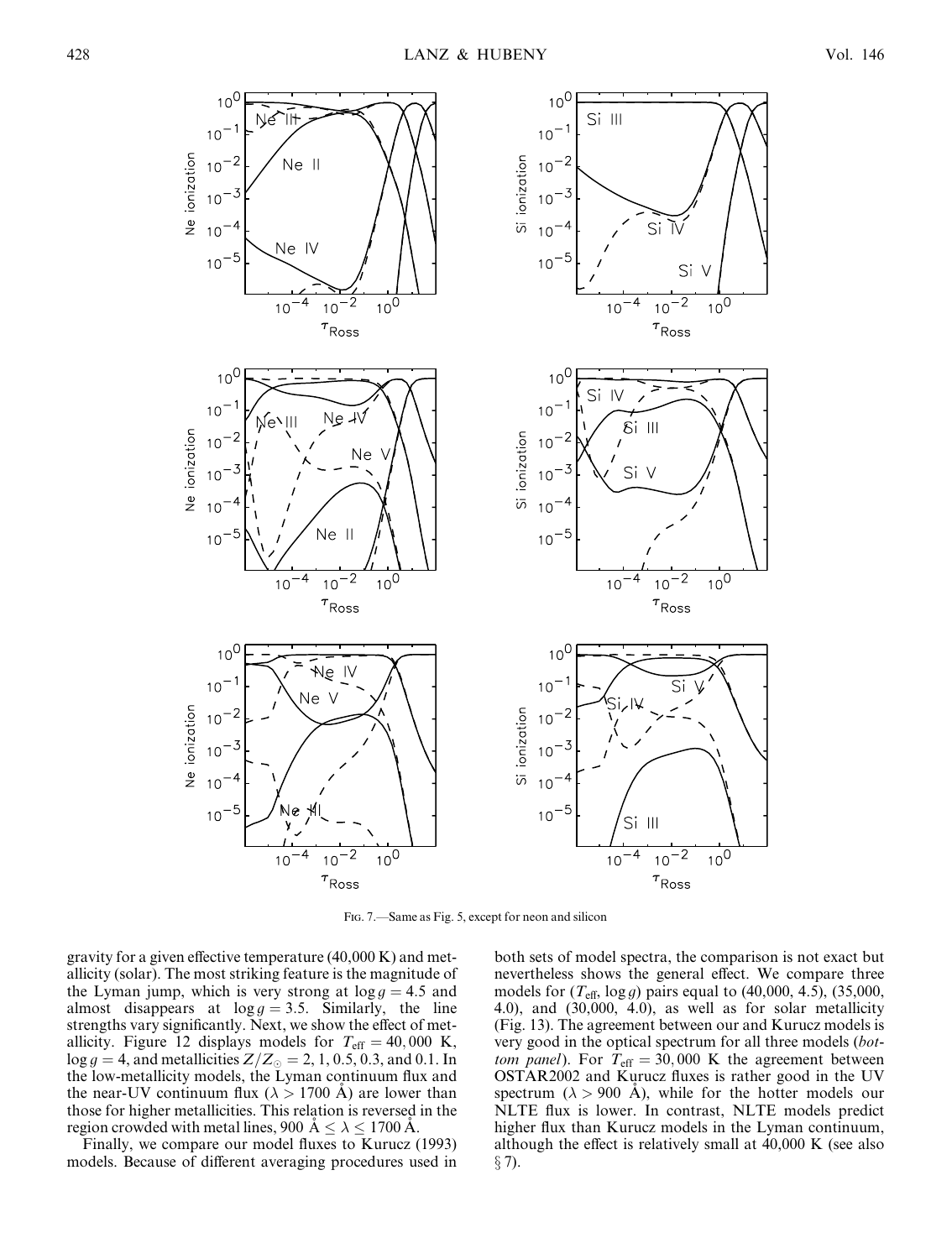

Fig. 8.—Same as Fig. 5, except for phosphorus and sulfur

This exercise shows that using Kurucz models is still a reasonable choice for analyzing low-resolution UV and optical spectra of O stars. It should be realized, however, that the full strength of NLTE models lies in their ability to provide reliable high-resolution spectra and profiles of individual lines that can be used for determining the stellar parameters and the surface chemical composition. We will study various systematic effects and differences between LTE and NLTE models, as well as their influence on deduced stellar parameters, in a future paper.

### 7. BOLOMETRIC CORRECTIONS AND IONIZING FLUXES

# 7.1. Bolometric Corrections

Bolometric corrections (Table 3) are calculated using the following expression:

$$
BC = m_{bol} - V
$$
  
= (-2.5 log F<sub>bol</sub> - 11.487) - (-2.5 log F<sub>V</sub> - 21.100), (1)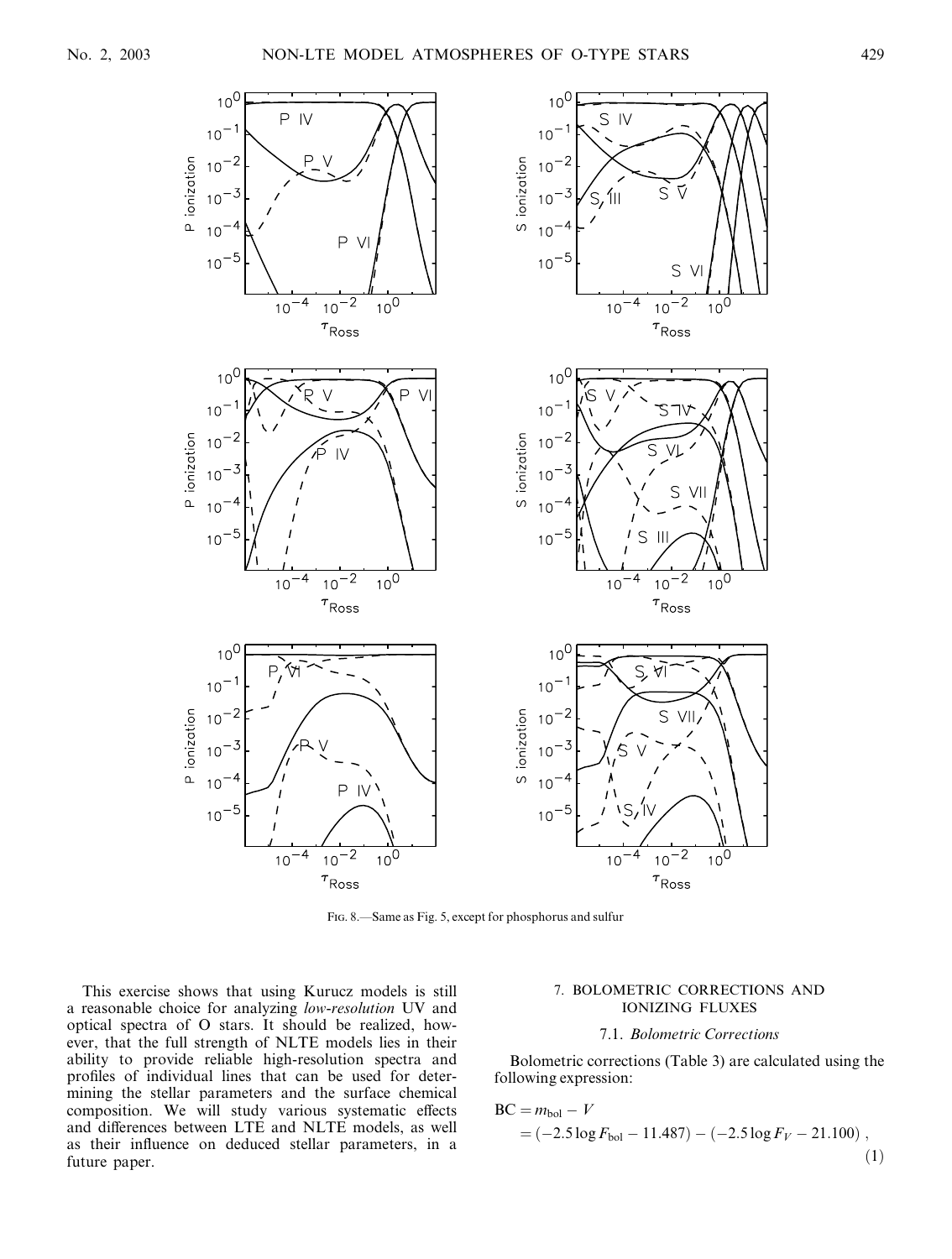

Fig. 9.—Same as Fig. 5, except for iron and nickel

where  $F_{\text{bol}}$  is the bolometric flux and  $F_V$  is the flux through the Johnson  $V$  filter, computed from the model atmospheres' flux distribution. The bolometric flux is computed by trapezoidal integration over the complete frequency range, while we have used an IDL version of the program UBVBUSER (Kurucz 1993) kindly made available by W. Landsman to obtain the  $V$  magnitudes. The first constant is defined by assuming a solar constant,  $f_{bol}^{\odot} = 1.371 \times 10^6$ ergs s<sup>-1</sup> cm<sup>-2</sup>, a solar visual magnitude,  $V_0 = -26.76$ , and a solar bolometric correction,  $BC_{\odot} = -0.07$ , while the second constant defines the zero point of the V magnitude scale (Bessel, Castelli, & Plez 1998).

Figure 14 illustrates the major dependence of the bolometric correction on the effective temperature. Over the parameter space of the grid, a multilinear regression yields the relation

$$
BC = 27.43 - 6.78 \log T_{\text{eff}} + 0.06 \frac{Z}{Z_{\odot}} \,. \tag{2}
$$

An inspection of Table 3 shows that the dependence with gravity is generally even smaller than the metallicity term. We have therefore neglected the gravity dependence, and equation (2) has been established with values from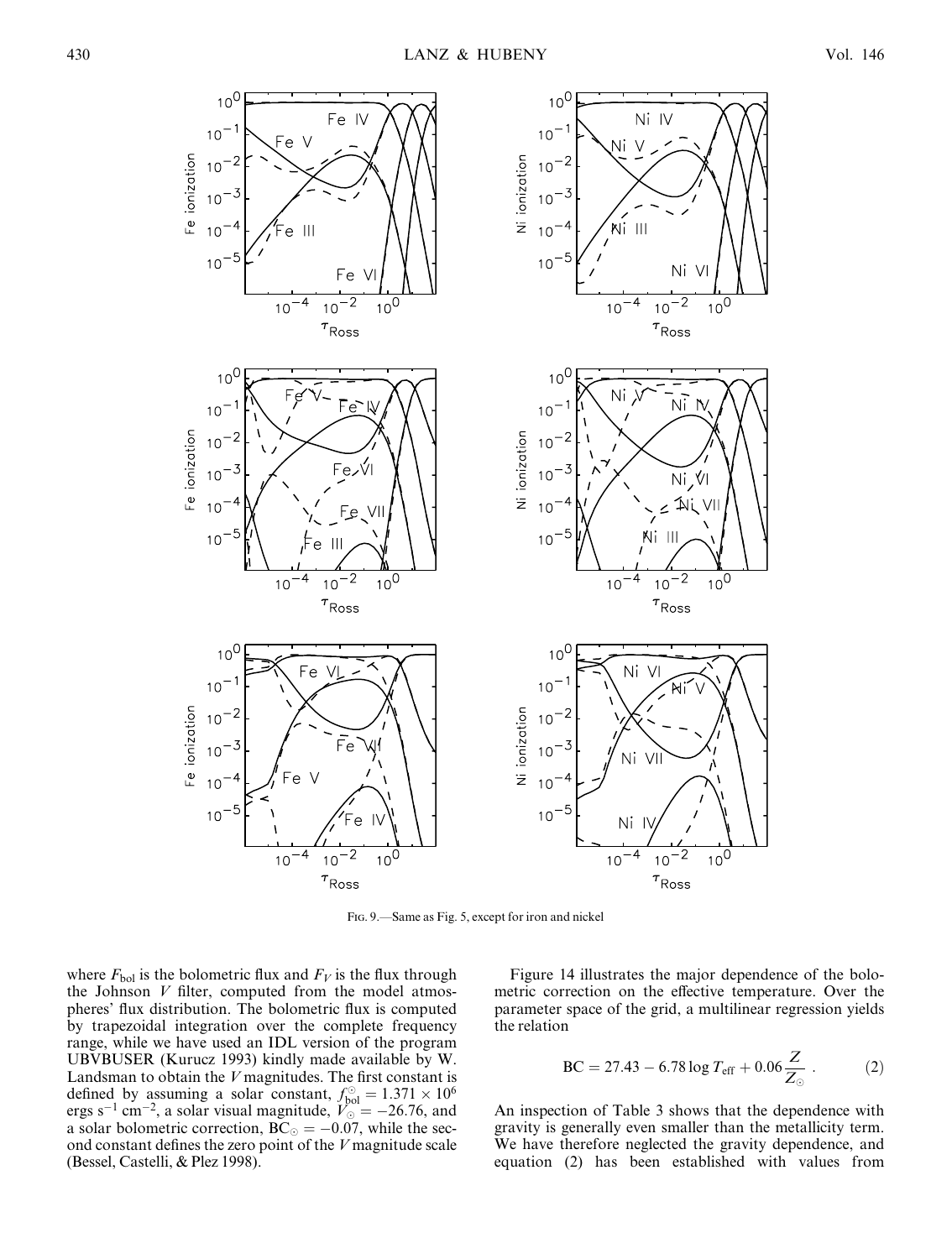

FIG. 10.—Predicted flux for model atmospheres for  $\log q = 4.0$ , solar composition, and various effective temperatures: from top to bottom,  $T_{\text{eff}} = 55,000,50,000,45,000,40,000,35,000,$  and 30,000 K.

 $\log g = 4.0$  models. The typical accuracy of bolometric corrections derived from equation (2) is  $\pm 0.05$  mag. Larger differences up to 0.1 mag between the models and equation (2) values are found for the coolest models.

We compare our bolometric corrections to values calculated for Kurucz (1993) models and extracted from Bessel et al. (1998). We use the same zero point for bolometric corrections. We find almost identical values for solar composition models with  $\log g = 4.0$  and 4.5. The largest differences reach 0.03 mag at  $T_{\text{eff}} = 47,500$  K and 0.05 mag at  $T_{\text{eff}} = 27,500$  K, adding thus to the good agreement found in the previous section between SEDs (Fig. 13).

Our relation (eq. [2]) is close to the Vacca, Garmany, & Shull (1996) calibration, which is based on a number of diverse NLTE analyses. Their bolometric corrections are systematically smaller by 0.12 mag. Our relation therefore yields stellar luminosities 12% fainter than previously estimated from Vacca et al. (1996).

### 7.2. Ionizing Fluxes

We have calculated the ionizing fluxes in the hydrogen Lyman and in the He I  $\lambda$ 504 continua. They are listed in Tables 4 and 5. The ionizing fluxes,  $q_0$  and  $q_1$ , are given as logarithms of the number of photons in these two continua, per second and per square centimeter at the stellar surface. We do not provide the ionizing flux  $q_2$  in the He ii Lyman continuum. Gabler, Kudritzki, & Mendez (1991) indeed



FIG. 11.—Predicted flux for model atmospheres for  $T_{\text{eff}} = 40,000 \text{ K}$ , solar composition, and various surface gravities: from top to bottom at the Balmer continuum ( $\lambda > 912$  Å),  $\log g = 4.5$ , 4.25, 4.0, 3.75, and 3.5; the lowest gravity model is drawn by a thick line. Notice that the dependence of flux on log g is reversed in the Lyman continuum ( $\lambda$  < 912 Å).

showed that the He II continuum is formed in a stellar wind (as a result of high opacity in this continuum) and that spherical extension and shocks are necessary model ingredients to predict fluxes that are in rough agreement with observed fluxes. However, the contribution of the He ii Lyman continuum to  $q_0$  and  $q_1$  remains very small. Any error in  $q_2$  results therefore in insignificant changes of  $q_0$  and  $q_1$ . The latter fluxes are mostly sensitive to a correct treatment of NLTE metal line blanketing, which in turn is crucial to predict the hydrogen and helium ionization structure and the photospheric temperature stratification reliably.

The dependence of the ionization fluxes on  $T_{\text{eff}}$ , log g, and  $Z/Z_{\odot}$  is displayed in Figure 15. Lower gravity models have larger ionizing fluxes as a result of higher hydrogen and helium ionization (thus the Lyman and  $\lambda$ 504 jumps are smaller). Model atmospheres with low metallicity have lower Lyman continuum fluxes. The behavior of the He i continuum fluxes is more complicated: at low  $T_{\text{eff}}$ , metalpoor model atmospheres have markedly lower  $q_1$  fluxes, while at  $T_{\text{eff}}$  higher than about 33,000 K, they have slightly larger  $q_1$  fluxes. Lower metal abundances reduce the blanketing effect and thus result in lower temperatures in the continuum-forming layers and lower fluxes. The higher  $q_1$ fluxes in hot, metal-poor models come from smaller metal line opacities in this spectral range.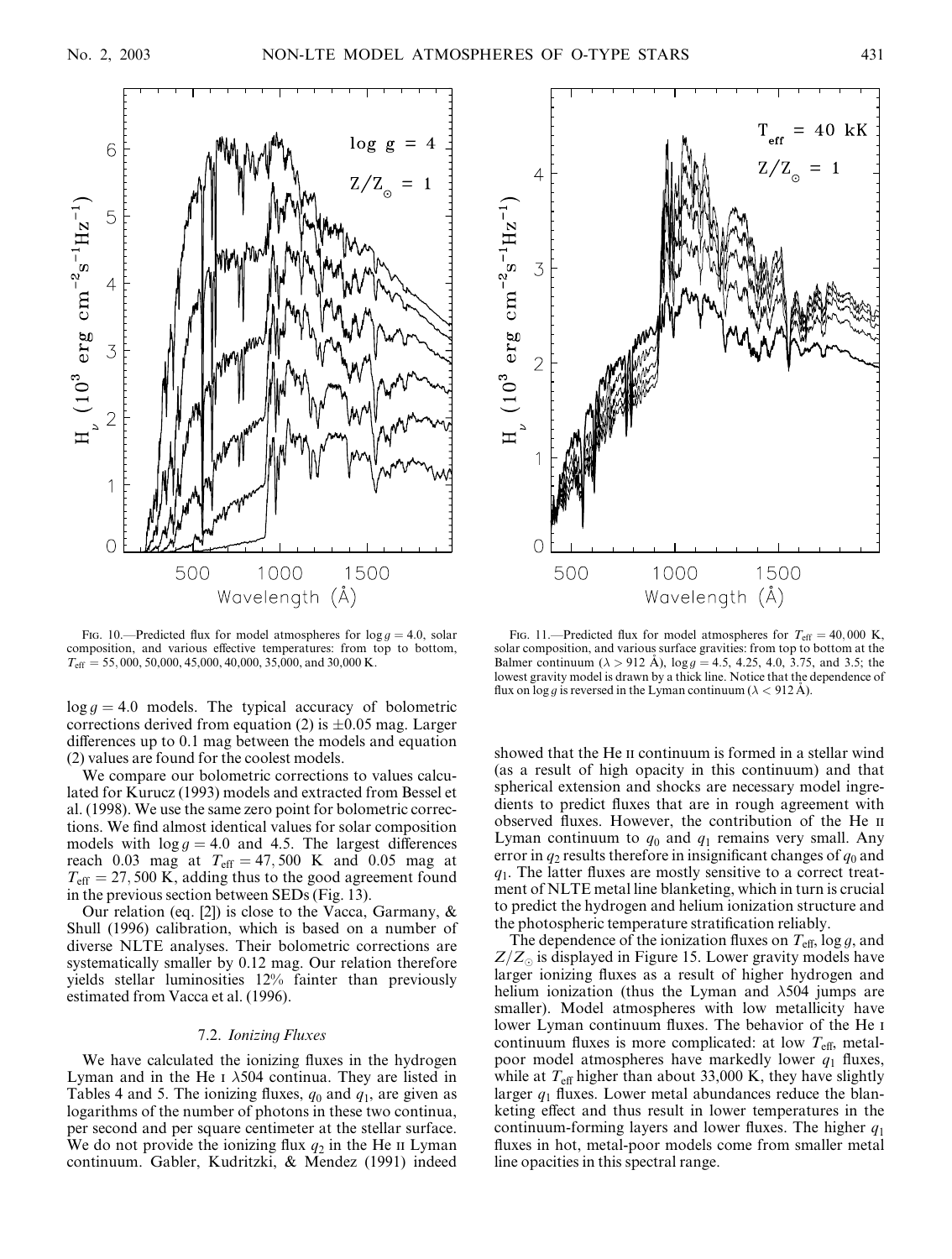

FIG. 12.—Predicted flux for model atmospheres for  $T_{\text{eff}} = 40,000 \text{ K}$ ,  $\log g = 4.0$ , and various metallicities:  $Z/Z_{\odot} = 2, 1, \frac{1}{2}, \frac{1}{5}$ , and 1/10. The flux for the lowest metallicity model is drawn by a thick line. The flux generally decreases with decreasing metallicity for  $\lambda < 900$  Å and  $\lambda > 1700$  Å, while the relation is reversed for 900  $\AA < \lambda < 1700 \AA$ .

We have compared our ionizing fluxes to other recent works. Vacca et al. (1996) used Kurucz (1993) LTE model fluxes to compute  $q_0$  and  $q_1$ . They list 43 values for parameters covering the domain of O stars. We interpolate bilinearly in  $\log T_{\text{eff}}$  and  $\log g$  in Tables 4 and 5 and compare the Vacca et al. (1996) values. The  $q_0$  values agree very well, with no systematic differences; we still found differences up to 0.1–0.2 dex for some parameters (mostly the coolest models). On the other hand, the  $q_1$  values of Vacca et al. (1996) are on average 0.25 dex smaller than ours; individual differences range typically from 0.1 to 0.5 dex, increasing toward cooler effective temperatures. These differences are quite significant for nebular studies.

We have also compared our results to values derived from NLTE, line-blanketed, expanding model atmospheres, calculated with program WM-BASIC (Pauldrach et al. 2001). The  $q_0$  values agree also very well, although our values are slightly larger. The values agree within 0.1 dex, with the exception of the two models, D-30 and S-30, at  $T_{\text{eff}}$  = 30,000 K, where WM-BASIC models predict ionizing fluxes smaller by 0.57 and 0.24 dex, respectively.

# 8. MODEL SENSITIVITY TO ATOMIC MODEL ATOMS

We have aimed at incorporating all important opacity sources and all relevant atomic processes that determine the

excitation and ionization balance in the model atmospheres. To investigate the sensitivity of the model atmospheres to our handling of atomic data, we present here a few test cases in which we adopted different model atoms. We consider here two potential issues: (1) the size of the iron model atoms and the representation of the line opacity, and (2) the omission of highly excited levels in light elements (mostly CNO).

Kurucz (1994) lists thousands of energy levels for every iron ion. How should we group them? Our model atoms group them into 30–50 superlevels per ion. On the other hand, Deetjen et al. (1999) have grouped all individual levels into seven to nine NLTE superlevels for each iron ion. We have compared the effect of different Fe model data on the resulting model atmospheres with a test case,  $T_{\text{eff}} = 35,000$ K,  $\log g = 4.0$ , solar composition, and  $\xi_t = 10$  km s<sup>-1</sup>. The reference model is extracted from the OSTAR2002 grid. The first three models deal with the representation of line opacity: OS with larger frequency step, ODF, and line strength selection (Fe and Ni lines are dynamically selected depending on a strength criterion; see  $\S$  4.10). In the case of the ODF model (Gb), all the Fe and Ni lines are used to set up the ODFs. In the second set of models, we have built different Fe iv and Fe v model atoms (they are the dominant ions; see Fig. 9). All individual levels are included in models Gd and Ge, but grouped in more (74 and 69 vs. 43 and 42) or less (33 and 19) superlevels. In the last model, all the Fe and Ni levels above the ionization limits are omitted. Table 6 summarizes the properties of the different models.

Figure 16 illustrates the changes in the model temperature atmosphere structure due to different ways of including the iron data. This is a condensed way to assess differences between model atmospheres. We may indeed expect that model spectra change with changes in the temperature structure (this does not exclude of course that some line profiles might be different even with very close temperature structures; see below). First, differences are larger with ODFs than when adopting a rather large sampling step. We interpret this as reflecting incorrect blends between ODFs and important lines of light elements. The larger sampling step is probably appropriate in many cases ( $\Delta T \approx 100 \text{ K}$ ) and reduces the computing time by a factor of about 3 (the reduction in the number of frequency points). The largest difference arising as a result of the line strength selection criterion is seen at depth because of a large change in the number of selected Fe vi lines. However, this does not affect the predicted spectrum. Differences in the layers where the spectrum is formed are small ( $\Delta T < 100$  K), showing that most of the line-blanketing effect is due to the strongest  $10^{4}$ – $10^{5}$ lines rather than to millions of weaker lines. The bottom panels of Figure 16 show the results related to the model atoms. First, we see that increasing the number of superlevels results in small changes, while the model with less superlevels shows a larger systematic temperature difference. Although limited in scope (one set of stellar parameters), this test thus supports a claim that we have adopted Fe model atoms of reasonable sizes for our grid of model atmospheres. Finally, the levels above the ionization limits have a minimal effect on the model atmosphere structure.

In a second test, we have investigated the omission of highly excited levels of light elements. Section 4 details the adopted model atoms. In some cases, levels with main quantum number,  $n > 7$ , have been neglected (e.g., C III and N IV). We have built a new C III model atom, which includes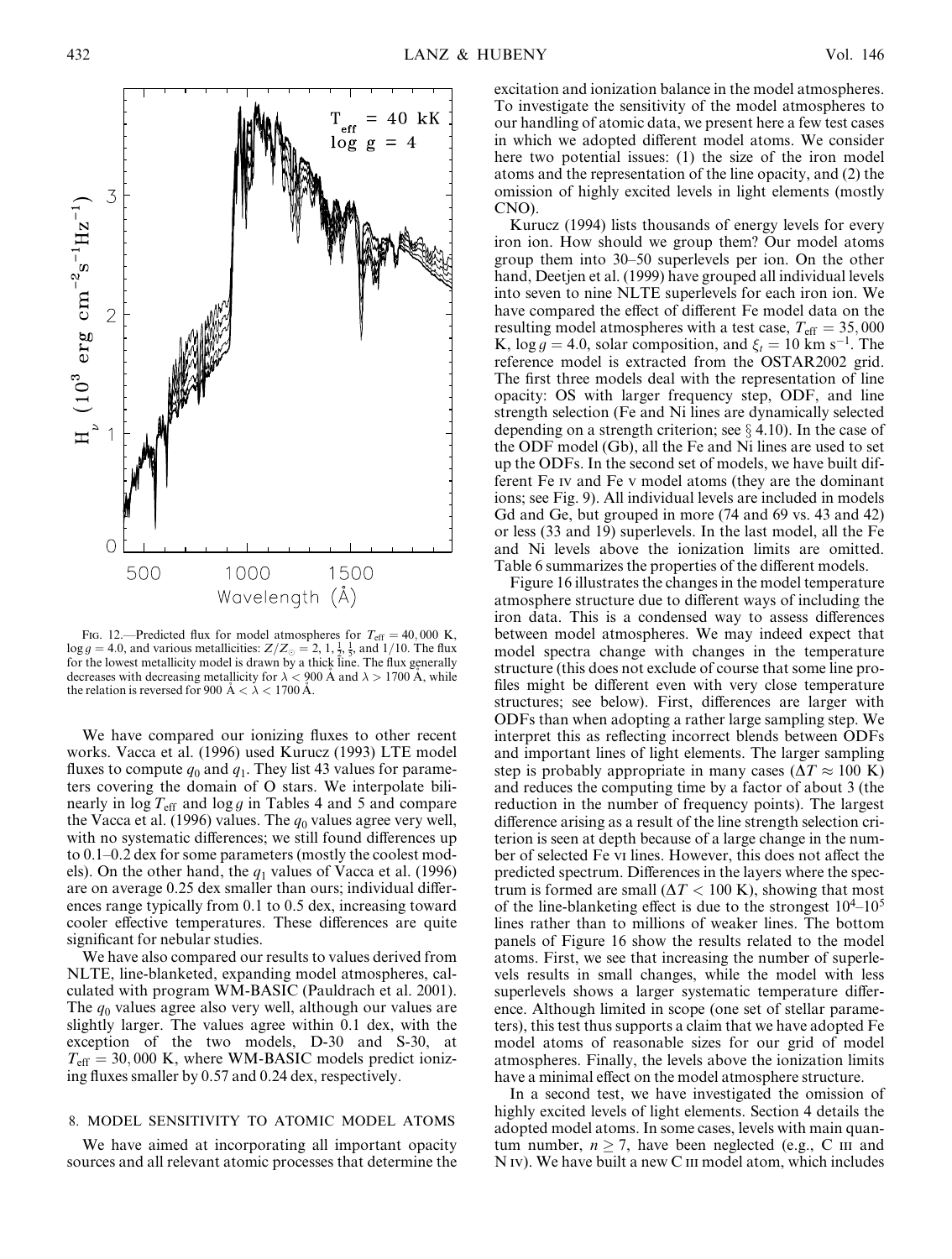

Fig. 13.—Predicted flux for three model atmospheres with  $(T_{\text{eff}}$ , log g) equal to (40,000 K, 4.5), (35,000 K, 4.0), and (30,000 K, 4.0) (thick lines), compared to Kurucz models with the same parameters (thin histograms). Different panels show different spectrum regions.

all levels below the ionization limit that are considered in OP calculations. The new model atom includes the first 34 levels as individual explicit levels and groups higher levels into 12 superlevels. We have recomputed one model atmosphere, S35000g325v10, assuming the extended C  $\text{II}$  model atom. The atmospheric structure is changed very little  $(\Delta T < 8 \text{ K})$ , and this omission is therefore mostly of no consequence.

However, the total recombination rate, from  $C^{+3}$  to  $C^{+2}$ , is significantly increased, by a factor of 2–3. Recombination lines in the optical, e.g., C  $\text{III}$   $\lambda$ 4650, show thus significantly stronger emission in the new model. We note here in passing that these '' Of-type '' lines are predicted in emission by plane-parallel, hydrostatic, NLTE model atmospheres at

low gravities (Mihalas & Hummer 1973). These are NLTE recombination lines, and emission is neither a consequence of a stellar wind nor of an extended atmosphere. We caution therefore against using the current grid for quantitative analysis of weak absorption or emission features in the optical spectrum without a careful investigation case by case. A future update is expected.

#### 9. DISCUSSION AND CONCLUSIONS

We have constructed a comprehensive grid of metal line– blanketed, NLTE, plane-parallel, hydrostatic model atmospheres for the basic parameters appropriate to O-type stars. The OSTAR2002 grid considers 12 values of effective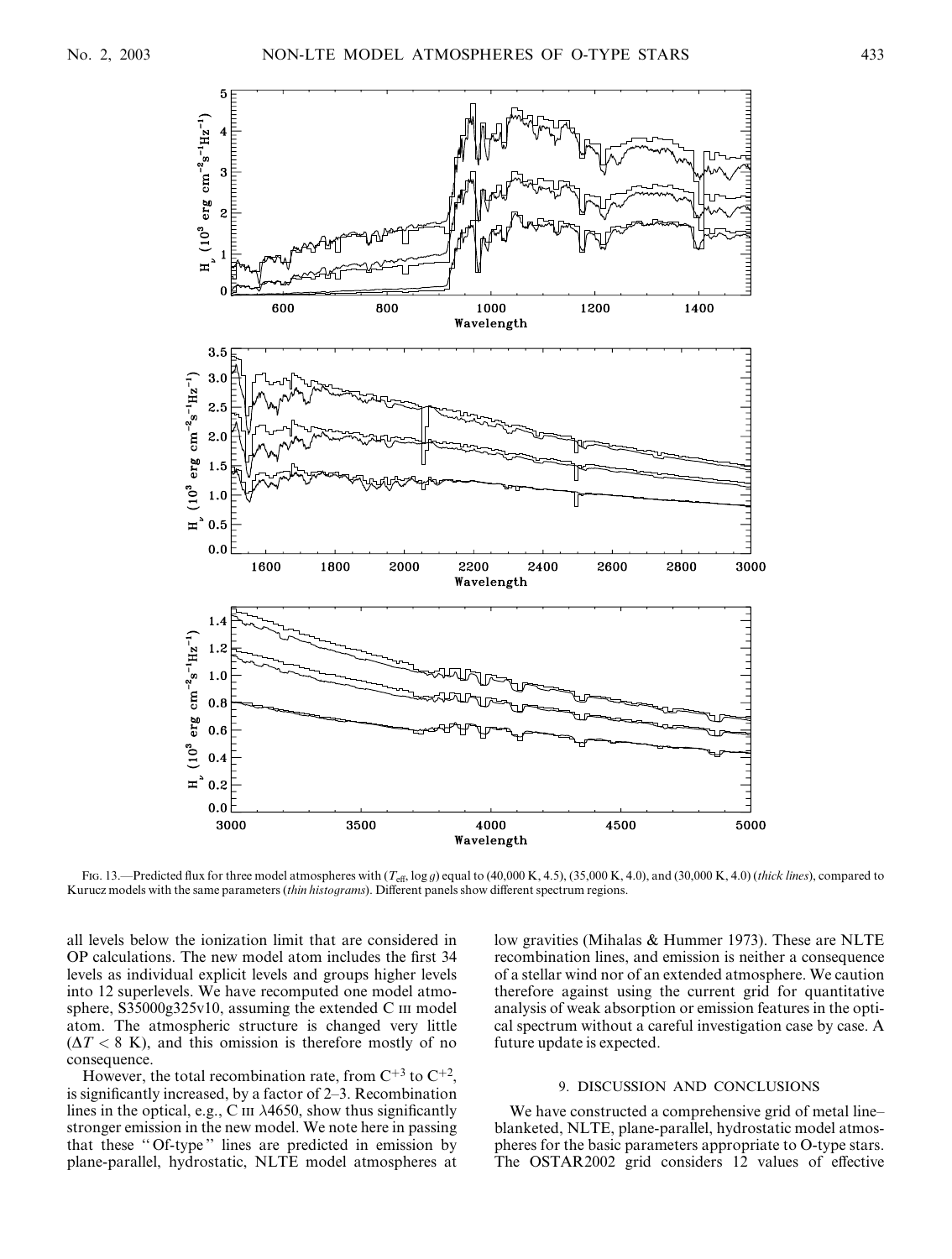|                      | BC<br>(mag)  |                    |                    |                    |                    |                    |                    |                    |                    |                    |                    |  |
|----------------------|--------------|--------------------|--------------------|--------------------|--------------------|--------------------|--------------------|--------------------|--------------------|--------------------|--------------------|--|
| $T_{\rm eff}$<br>(K) | $\log g$     | 2.                 | 1.                 | 0.5                | 0.2                | 0.1                | 0.033              | 0.02               | 0.01               | 0.001              | $\overline{0}$ .   |  |
| $27,500$             | 3.00         | $-2.59$            | $-2.62$            | $-2.65$            | $-2.68$            | $-2.71$            | $-2.73$            | $-2.74$            | $-2.75$            | $-2.76$            | $-2.76$            |  |
|                      | 3.25         | $-2.56$            | $-2.61$            | $-2.65$            | $-2.69$            | $-2.71$            | $-2.73$            | $-2.74$            | $-2.74$            | $-2.75$            | $-2.75$            |  |
|                      | 3.50         | $-2.57$            | $-2.62$            | $-2.66$            | $-2.70$            | $-2.72$            | $-2.74$            | $-2.75$            | $-2.76$            | $-2.76$            | $-2.76$            |  |
|                      | 3.75         | $-2.59$            | $-2.64$            | $-2.68$            | $-2.72$            | $-2.74$            | $-2.76$            | $-2.77$            | $-2.77$            | $-2.78$            | $-2.78$            |  |
|                      | 4.00         | $-2.60$            | $-2.65$            | $-2.69$            | $-2.73$            | $-2.75$            | $-2.77$            | $-2.78$            | $-2.78$            | $-2.79$            | $-2.80$            |  |
|                      | 4.25         | $-2.62$            | $-2.67$            | $-2.71$            | $-2.74$            | $-2.76$            | $-2.78$            | $-2.79$            | $-2.79$            | $-2.80$            | $-2.81$            |  |
|                      | 4.50         | $-2.63$            | $-2.68$            | $-2.72$            | $-2.75$            | $-2.77$            | $-2.79$            | $-2.80$            | $-2.80$            | $-2.81$            | $-2.81$            |  |
|                      | 4.75         | $-2.64$            | $-2.69$            | $-2.72$            | $-2.76$            | $-2.78$            | $-2.80$            | $-2.80$            | $-2.81$            | $-2.82$            | $-2.82$            |  |
| $30,000$             | 3.00         | $-2.92$            | $-2.92$            | $-2.92$            | $-2.94$            | $-2.95$            | $-2.97$            | $-2.98$            | $-2.99$            | $-3.00$            | $-3.00$            |  |
|                      | 3.25         | $-2.80$            | $-2.83$            | $-2.86$            | $-2.89$            | $-2.91$            | $-2.93$            | $-2.94$            | $-2.95$            | $-2.96$            | $-2.96$            |  |
|                      | 3.50<br>3.75 | $-2.78$<br>$-2.79$ | $-2.82$            | $-2.86$            | $-2.90$            | $-2.92$            | $-2.94$            | $-2.94$            | $-2.95$            | $-2.96$            | $-2.96$            |  |
|                      | 4.00         | $-2.81$            | $-2.84$<br>$-2.85$ | $-2.88$<br>$-2.89$ | $-2.91$<br>$-2.93$ | $-2.93$<br>$-2.94$ | $-2.95$<br>$-2.96$ | $-2.95$<br>$-2.97$ | $-2.96$<br>$-2.97$ | $-2.96$<br>$-2.98$ | $-2.97$<br>$-2.98$ |  |
|                      | 4.25         | $-2.82$            | $-2.87$            | $-2.90$            | $-2.94$            | $-2.96$            | $-2.97$            | $-2.98$            | $-2.98$            | $-2.99$            | $-2.99$            |  |
|                      | 4.50         | $-2.84$            | $-2.88$            | $-2.92$            | $-2.95$            | $-2.97$            | $-2.98$            | $-2.99$            | $-2.99$            | $-3.00$            | $-3.00$            |  |
|                      | 4.75         | $-2.85$            | $-2.89$            | $-2.93$            | $-2.96$            | $-2.97$            | $-2.99$            | $-3.00$            | $-3.00$            | $-3.01$            | $-3.01$            |  |
| 32,500               | 3.25         | $-3.07$            | $-3.08$            | $-3.10$            | $-3.12$            | $-3.14$            | $-3.16$            | $-3.16$            | $-3.17$            | $-3.18$            | $-3.18$            |  |
|                      | 3.50         | $-3.01$            | $-3.04$            | $-3.06$            | $-3.09$            | $-3.11$            | $-3.13$            | $-3.14$            | $-3.14$            | $-3.15$            | $-3.15$            |  |
|                      | 3.75         | $-3.00$            | $-3.03$            | $-3.06$            | $-3.09$            | $-3.11$            | $-3.13$            | $-3.13$            | $-3.14$            | $-3.15$            | $-3.15$            |  |
|                      | 4.00         | $-3.00$            | $-3.04$            | $-3.07$            | $-3.10$            | $-3.12$            | $-3.14$            | $-3.14$            | $-3.14$            | $-3.15$            | $-3.15$            |  |
|                      | 4.25         | $-3.01$            | $-3.05$            | $-3.08$            | $-3.11$            | $-3.13$            | $-3.14$            | $-3.15$            | $-3.15$            | $-3.16$            | $-3.16$            |  |
|                      | 4.50         | $-3.03$            | $-3.06$            | $-3.10$            | $-3.12$            | $-3.14$            | $-3.15$            | $-3.15$            | $-3.16$            | $-3.16$            | $-3.16$            |  |
|                      | 4.75         | $-3.04$            | $-3.08$            | $-3.11$            | $-3.13$            | $-3.15$            | $-3.16$            | $-3.16$            | $-3.16$            | $-3.17$            | $-3.17$            |  |
| $35,000$             | 3.25         | $-3.35$            | $-3.36$            | $-3.37$            | $-3.38$            | $-3.39$            | $-3.40$            | $-3.41$            | $-3.41$            | $-3.42$            | $-3.42$            |  |
|                      | 3.50<br>3.75 | $-3.25$<br>$-3.22$ | $-3.27$<br>$-3.24$ | $-3.29$<br>$-3.27$ | $-3.32$<br>$-3.29$ | $-3.33$<br>$-3.31$ | $-3.35$<br>$-3.33$ | $-3.35$<br>$-3.33$ | $-3.35$<br>$-3.33$ | $-3.36$<br>$-3.34$ | $-3.36$<br>$-3.34$ |  |
|                      | 4.00         | $-3.21$            | $-3.24$            | $-3.26$            | $-3.29$            | $-3.30$            | $-3.32$            | $-3.32$            | $-3.33$            | $-3.33$            | $-3.33$            |  |
|                      | 4.25         | $-3.21$            | $-3.24$            | $-3.26$            | $-3.29$            | $-3.30$            | $-3.32$            | $-3.32$            | $-3.32$            | $-3.33$            | $-3.33$            |  |
|                      | 4.50         | $-3.21$            | $-3.24$            | $-3.27$            | $-3.30$            | $-3.31$            | $-3.32$            | $-3.32$            | $-3.33$            | $-3.33$            | $-3.33$            |  |
|                      | 4.75         | $-3.22$            | $-3.25$            | $-3.28$            | $-3.30$            | $-3.31$            | $-3.32$            | $-3.32$            | $-3.33$            | $-3.33$            | $-3.33$            |  |
| $37,500$             | 3.50         | $-3.48$            | $-3.50$            | $-3.52$            | $-3.54$            | $-3.55$            | $-3.57$            | $-3.57$            | $-3.58$            | $-3.58$            | $-3.58$            |  |
|                      | 3.75         | $-3.44$            | $-3.46$            | $-3.48$            | $-3.51$            | $-3.52$            | $-3.53$            | $-3.54$            | $-3.54$            | $-3.54$            | $-3.55$            |  |
|                      | 4.00         | $-3.42$            | $-3.45$            | $-3.47$            | $-3.49$            | $-3.50$            | $-3.52$            | $-3.52$            | $-3.52$            | $-3.53$            | $-3.53$            |  |
|                      | 4.25         | $-3.41$            | $-3.44$            | $-3.46$            | $-3.48$            | $-3.50$            | $-3.51$            | $-3.51$            | $-3.51$            | $-3.52$            | $-3.52$            |  |
|                      | 4.50<br>4.75 | $-3.41$            | $-3.43$            | $-3.46$            | $-3.48$            | $-3.49$            | $-3.50$            | $-3.51$            | $-3.51$            | $-3.51$            | $-3.51$            |  |
| $40,000$             | 3.50         | $-3.41$<br>$-3.72$ | $-3.44$<br>$-3.73$ | $-3.46$<br>$-3.74$ | $-3.48$<br>$-3.76$ | $-3.49$<br>$-3.77$ | $-3.50$<br>$-3.78$ | $-3.50$<br>$-3.79$ | $-3.51$<br>$-3.79$ | $-3.51$<br>$-3.80$ | $-3.51$<br>$-3.80$ |  |
|                      | 3.75         | $-3.64$            | $-3.67$            | $-3.69$            | $-3.71$            | $-3.73$            | $-3.74$            | $-3.74$            | $-3.75$            | $-3.75$            | $-3.75$            |  |
|                      | 4.00         | $-3.62$            | $-3.65$            | $-3.67$            | $-3.69$            | $-3.71$            | $-3.72$            | $-3.72$            | $-3.72$            | $-3.73$            | $-3.73$            |  |
|                      | 4.25         | $-3.61$            | $-3.64$            | $-3.66$            | $-3.68$            | $-3.69$            | $-3.71$            | $-3.71$            | $-3.71$            | $-3.71$            | $-3.71$            |  |
|                      | 4.50         | $-3.61$            | $-3.63$            | $-3.65$            | $-3.67$            | $-3.69$            | $-3.70$            | $-3.70$            | $-3.70$            | $-3.70$            | $-3.71$            |  |
|                      | 4.75         | $-3.60$            | $-3.63$            | $-3.65$            | $-3.67$            | $-3.68$            | $-3.69$            | $-3.69$            | $-3.70$            | $-3.70$            | $-3.70$            |  |
| $42,500$             | 3.75         | $-3.84$            | $-3.86$            | $-3.88$            | $-3.91$            | $-3.92$            | $-3.93$            | $-3.94$            | $-3.94$            | $-3.95$            | $-3.95$            |  |
|                      | 4.00         | $-3.81$            | $-3.84$            | $-3.86$            | $-3.88$            | $-3.90$            | $-3.91$            | $-3.91$            | $-3.92$            | $-3.92$            | $-3.92$            |  |
|                      | 4.25         | $-3.80$            | $-3.83$            | $-3.85$            | $-3.87$            | $-3.89$            | $-3.90$            | $-3.90$            | $-3.90$            | $-3.91$            | $-3.91$            |  |
|                      | 4.50         | $-3.80$            | $-3.82$            | $-3.84$            | $-3.87$            | $-3.88$            | $-3.89$            | $-3.89$            | $-3.89$            | $-3.90$            | $-3.90$            |  |
|                      | 4.75         | $-3.80$            | $-3.82$            | $-3.84$            | $-3.86$            | $-3.87$            | $-3.88$            | $-3.88$            | $-3.89$            | $-3.89$            | $-3.89$<br>$-4.14$ |  |
| $45,000$             | 3.75<br>4.00 | $-4.05$<br>$-3.99$ | $-4.06$<br>$-4.02$ | $-4.08$<br>$-4.04$ | $-4.10$<br>$-4.06$ | $-4.11$<br>$-4.08$ | $-4.12$<br>$-4.09$ | $-4.13$<br>$-4.10$ | $-4.13$<br>$-4.10$ | $-4.14$<br>$-4.11$ | $-4.11$            |  |
|                      | 4.25         | $-3.98$            | $-4.01$            | $-4.03$            | $-4.05$            | $-4.07$            | $-4.08$            | $-4.08$            | $-4.09$            | $-4.09$            | $-4.09$            |  |
|                      | 4.50         | $-3.98$            | $-4.00$            | $-4.02$            | $-4.05$            | $-4.06$            | $-4.07$            | $-4.07$            | $-4.08$            | $-4.08$            | $-4.08$            |  |
|                      | 4.75         | $-3.98$            | $-4.00$            | $-4.02$            | $-4.04$            | $-4.05$            | $-4.07$            | $-4.07$            | $-4.07$            | $-4.08$            | $-4.08$            |  |
| $47,500$             | 4.00         | $-4.17$            | $-4.20$            | $-4.22$            | $-4.24$            | $-4.25$            | $-4.26$            | $-4.27$            | $-4.27$            | $-4.28$            | $-4.29$            |  |
|                      | 4.25         | $-4.15$            | $-4.18$            | $-4.20$            | $-4.22$            | $-4.24$            | $-4.25$            | $-4.25$            | $-4.26$            | $-4.27$            | $-4.27$            |  |
|                      | 4.50         | $-4.15$            | $-4.17$            | $-4.19$            | $-4.22$            | $-4.23$            | $-4.24$            | $-4.25$            | $-4.25$            | $-4.26$            | $-4.26$            |  |
|                      | 4.75         | $-4.14$            | $-4.17$            | $-4.19$            | $-4.21$            | $-4.23$            | $-4.24$            | $-4.24$            | $-4.25$            | $-4.25$            | $-4.25$            |  |
| $50,000$             | 4.00         | $-4.35$            | $-4.37$            | $-4.39$            | $-4.41$            | $-4.42$            | $-4.43$            | $-4.44$            | $-4.44$            | $-4.45$            | $-4.45$            |  |
|                      | 4.25         | $-4.32$            | $-4.34$            | $-4.36$            | $-4.39$            | $-4.40$            | $-4.41$            | $-4.42$            | $-4.42$            | $-4.43$            | $-4.43$            |  |
|                      | 4.50<br>4.75 | $-4.31$<br>$-4.30$ | $-4.33$<br>$-4.33$ | $-4.36$<br>$-4.35$ | $-4.38$<br>$-4.38$ | $-4.39$<br>$-4.39$ | $-4.41$<br>$-4.40$ | $-4.41$<br>$-4.41$ | $-4.41$<br>$-4.41$ | $-4.42$<br>-4.42   | $-4.42$<br>$-4.42$ |  |
|                      |              |                    |                    |                    |                    |                    |                    |                    |                    |                    |                    |  |

### TABLE 3 Bolometric Corrections as a Function of Effective Temperature, Gravity, and Metallicity (10 Metallicities from 2 Times Solar to Metal-free Models)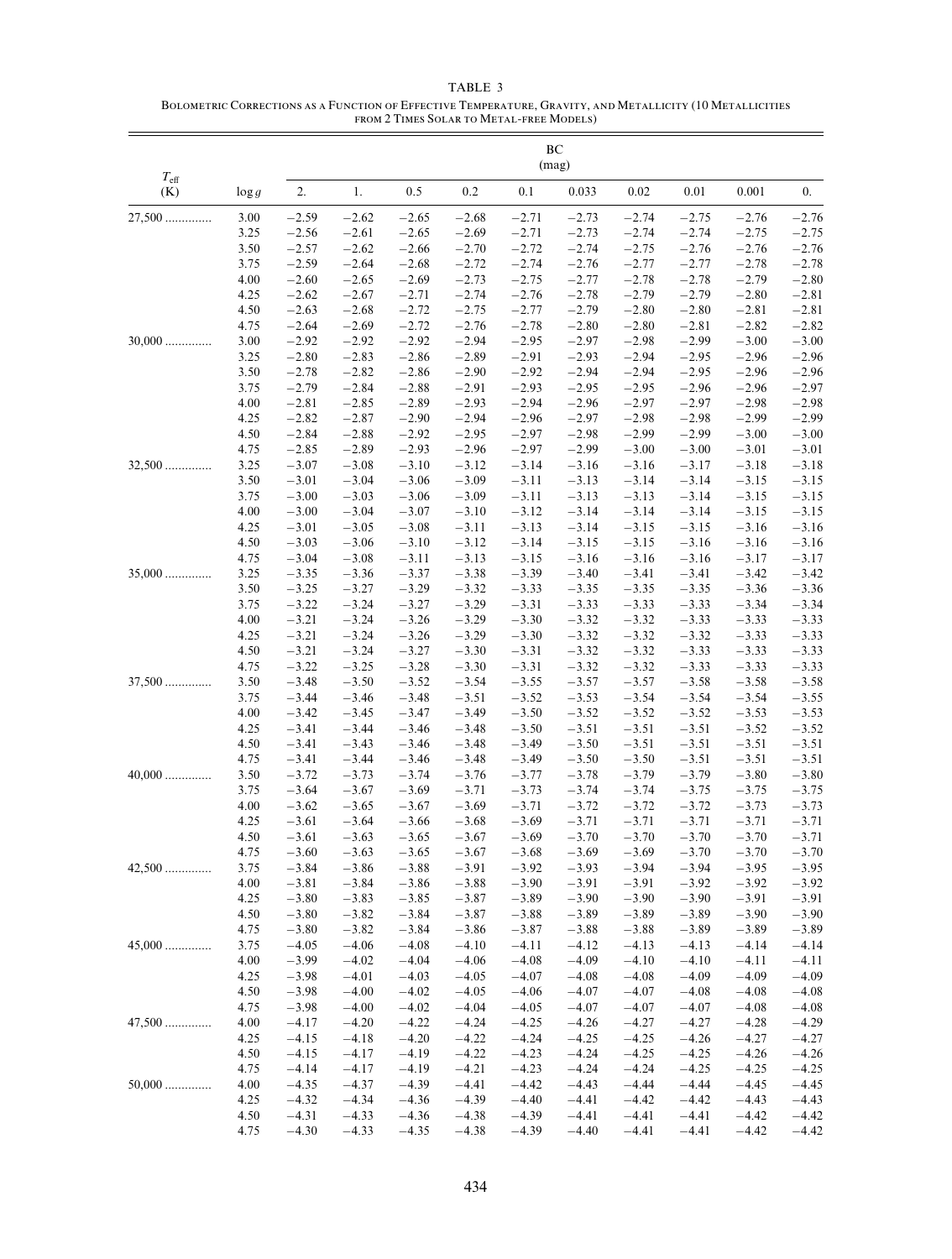TABLE 3—Continued

| $T_{\rm eff}$ |          |         | BC<br>(mag) |         |         |         |         |         |         |         |            |
|---------------|----------|---------|-------------|---------|---------|---------|---------|---------|---------|---------|------------|
| (K)           | $\log g$ | 2.      |             | 0.5     | 0.2     | 0.1     | 0.033   | 0.02    | 0.01    | 0.001   | $\theta$ . |
| $52,500$      | 4.00     | $-4.52$ | $-4.54$     | $-4.55$ | $-4.57$ | $-4.58$ | $-4.60$ | $-4.60$ | $-4.60$ | $-4.61$ | $-4.61$    |
|               | 4.25     | $-4.48$ | $-4.50$     | $-4.52$ | $-4.54$ | $-4.56$ | $-4.57$ | $-4.58$ | $-4.58$ | $-4.59$ | $-4.59$    |
|               | 4.50     | $-4.46$ | $-4.49$     | $-4.51$ | $-4.53$ | $-4.55$ | $-4.56$ | $-4.57$ | $-4.57$ | $-4.58$ | $-4.58$    |
|               | 4.75     | $-4.46$ | $-4.49$     | $-4.51$ | $-4.53$ | $-4.54$ | $-4.56$ | $-4.56$ | $-4.57$ | $-4.57$ | $-4.58$    |
| $55,000$      | 4.00     | $-4.69$ | $-4.71$     | $-4.72$ | $-4.74$ | $-4.75$ | $-4.76$ | $-4.76$ | $-4.76$ | $-4.77$ | $-4.77$    |
|               | 4.25     | $-4.63$ | $-4.66$     | $-4.68$ | $-4.70$ | $-4.71$ | $-4.72$ | $-4.73$ | $-4.73$ | $-4.74$ | $-4.74$    |
|               | 4.50     | $-4.62$ | $-4.64$     | $-4.66$ | $-4.69$ | $-4.70$ | $-4.71$ | $-4.72$ | $-4.72$ | $-4.73$ | $-4.73$    |
|               | 4.75     | $-4.61$ | $-4.64$     | $-4.66$ | $-4.68$ | $-4.69$ | $-4.71$ | $-4.71$ | $-4.72$ | $-4.72$ | $-4.73$    |



Fig. 14.—Bolometric corrections vs. effective temperature. Top: Relation for  $\log g = 4.0$ , solar composition (solid line),  $1/10$  (dashed line), and  $1/1000$  solar (dotted line). Middle: Expansion on the effect of metallicity on BC, displaying differences relative to solar models (log  $g = 4.0$ ). Bottom: Effect of different gravities (solid line: solar; dashed line: 1/10 solar).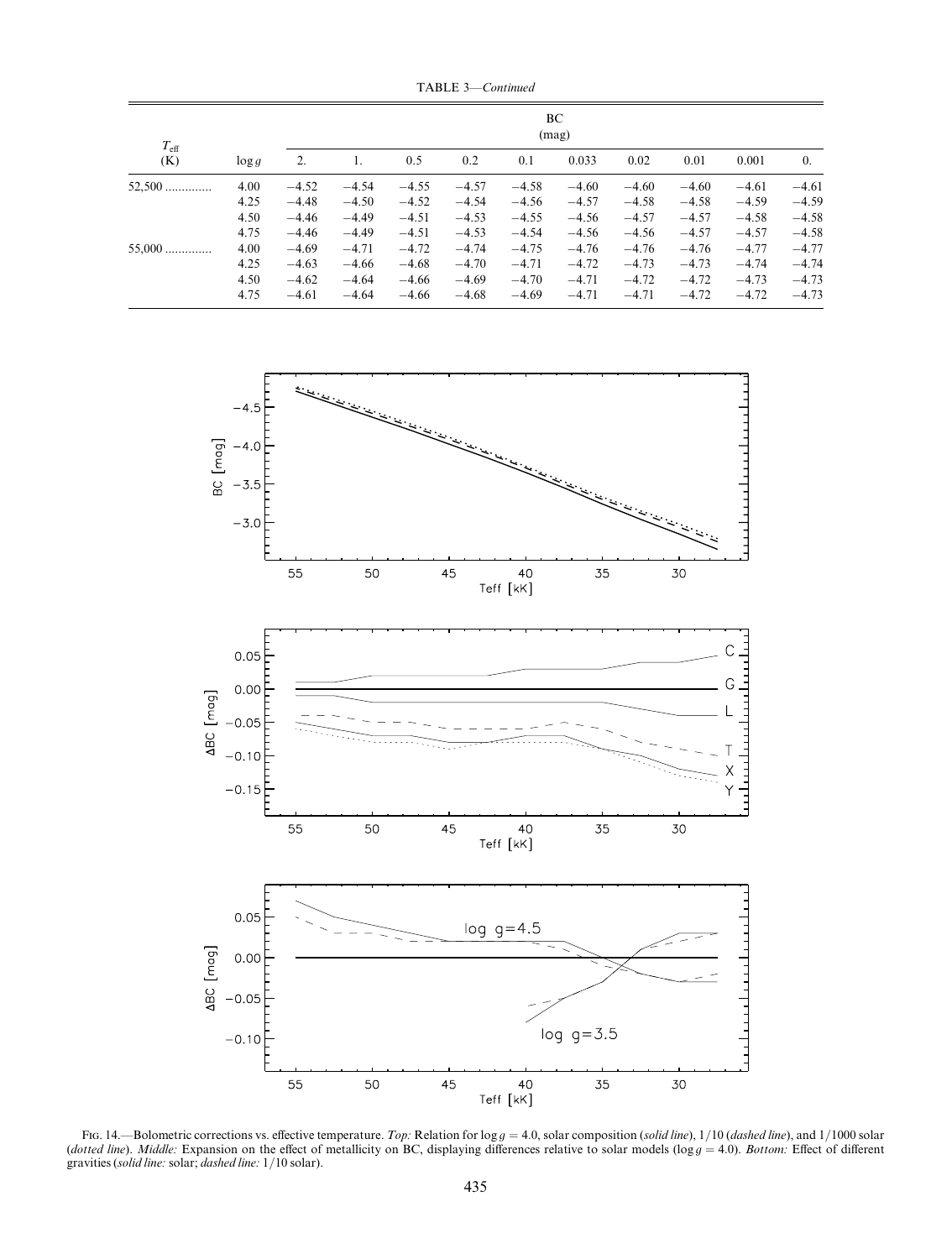|                      |              |                | $q_0 = \log N_{\rm Lyc}$<br>$(s^{-1}$ cm <sup>-2</sup> ) |                |                |                |                |                |                |                |                |  |  |
|----------------------|--------------|----------------|----------------------------------------------------------|----------------|----------------|----------------|----------------|----------------|----------------|----------------|----------------|--|--|
| $T_{\rm eff}$<br>(K) | $\log g$     | 2.             | 1.                                                       | 0.5            | 0.2            | 0.1            | 0.033          | 0.02           | 0.01           | 0.001          | 0.             |  |  |
| $27,500$             | 3.00         | 23.26          | 23.21                                                    | 23.18          | 23.15          | 23.14          | 23.13          | 23.13          | 23.13          | 23.14          | 23.15          |  |  |
|                      | 3.25         | 23.00          | 22.93                                                    | 22.87          | 22.81          | 22.78          | 22.76          | 22.75          | 22.74          | 22.74          | 22.75          |  |  |
|                      | 3.50         | 22.79          | 22.70                                                    | 22.62          | 22.53          | 22.48          | 22.41          | 22.39          | 22.37          | 22.33          | 22.33          |  |  |
|                      | 3.75         | 22.62          | 22.52                                                    | 22.43          | 22.33          | 22.26          | 22.17          | 22.14          | 22.10          | 22.03          | 22.01          |  |  |
|                      | 4.00         | 22.49          | 22.39                                                    | 22.30          | 22.19          | 22.12          | 22.01          | 21.97          | 21.93          | 21.84          | 21.82          |  |  |
|                      | 4.25         | 22.39          | 22.28                                                    | 22.19          | 22.08          | 22.01          | 21.90          | 21.86          | 21.81          | 21.73          | 21.70          |  |  |
|                      | 4.50         | 22.30          | 22.20                                                    | 22.11          | 22.00          | 21.92          | 21.82          | 21.78          | 21.74          | 21.66          | 21.64          |  |  |
|                      | 4.75         | 22.23          | 22.13                                                    | 22.03          | 21.92          | 21.85          | 21.76          | 21.72          | 21.68          | 21.61          | 21.59          |  |  |
| $30,000$             | 3.00         | 23.68          | 23.66                                                    | 23.65          | 23.64          | 23.63          | 23.63          | 23.63          | 23.63          | 23.63          | 23.63          |  |  |
|                      | 3.25         | 23.51          | 23.47                                                    | 23.44          | 23.42          | 23.41          | 23.40          | 23.40          | 23.40          | 23.41          | 23.41          |  |  |
|                      | 3.50         | 23.36          | 23.30                                                    | 23.26          | 23.21          | 23.19          | 23.18          | 23.17          | 23.17          | 23.18          | 23.18          |  |  |
|                      | 3.75         | 23.22          | 23.15                                                    | 23.08          | 23.02          | 22.99          | 22.96          | 22.95          | 22.95          | 22.94          | 22.95          |  |  |
|                      | 4.00         | 23.10          | 23.01                                                    | 22.94          | 22.86          | 22.81          | 22.76          | 22.75          | 22.74          | 22.73          | 22.73          |  |  |
|                      | 4.25         | 22.99          | 22.89                                                    | 22.81          | 22.72          | 22.67          | 22.61          | 22.59          | 22.58          | 22.56          | 22.55          |  |  |
|                      | 4.50         | 22.90          | 22.80                                                    | 22.71          | 22.62          | 22.56          | 22.50          | 22.48          | 22.46          | 22.43          | 22.43          |  |  |
|                      | 4.75         | 22.82          | 22.72                                                    | 22.63          | 22.54          | 22.49          | 22.42          | 22.40          | 22.38          | 22.34          | 22.34          |  |  |
| $32,500$             | 3.25         | 23.84          | 23.82                                                    | 23.81          | 23.79          | 23.79          | 23.78          | 23.78          | 23.78          | 23.78          | 23.78          |  |  |
|                      | 3.50<br>3.75 | 23.73<br>23.64 | 23.70<br>23.60                                           | 23.68<br>23.56 | 23.66          | 23.65          | 23.64          | 23.64          | 23.64<br>23.51 | 23.64<br>23.51 | 23.64          |  |  |
|                      | 4.00         | 23.55          | 23.50                                                    | 23.45          | 23.53<br>23.41 | 23.52<br>23.39 | 23.51<br>23.38 | 23.51<br>23.38 | 23.38          | 23.38          | 23.51<br>23.38 |  |  |
|                      | 4.25         | 23.47          | 23.41                                                    | 23.36          | 23.31          | 23.28          | 23.26          | 23.26          | 23.26          | 23.26          | 23.26          |  |  |
|                      | 4.50         | 23.40          | 23.33                                                    | 23.27          | 23.21          | 23.18          | 23.16          | 23.15          | 23.15          | 23.15          | 23.15          |  |  |
|                      | 4.75         | 23.34          | 23.26                                                    | 23.20          | 23.13          | 23.10          | 23.07          | 23.07          | 23.06          | 23.06          | 23.06          |  |  |
| $35,000$             | 3.25         | 24.09          | 24.08                                                    | 24.07          | 24.06          | 24.06          | 24.05          | 24.05          | 24.05          | 24.05          | 24.05          |  |  |
|                      | 3.50         | 23.99          | 23.98                                                    | 23.97          | 23.95          | 23.95          | 23.94          | 23.94          | 23.94          | 23.94          | 23.94          |  |  |
|                      | 3.75         | 23.92          | 23.90                                                    | 23.88          | 23.87          | 23.86          | 23.85          | 23.85          | 23.85          | 23.85          | 23.85          |  |  |
|                      | 4.00         | 23.87          | 23.84                                                    | 23.81          | 23.79          | 23.78          | 23.77          | 23.77          | 23.77          | 23.77          | 23.77          |  |  |
|                      | 4.25         | 23.81          | 23.78                                                    | 23.75          | 23.72          | 23.71          | 23.70          | 23.70          | 23.70          | 23.70          | 23.70          |  |  |
|                      | 4.50         | 23.77          | 23.72                                                    | 23.69          | 23.66          | 23.64          | 23.64          | 23.64          | 23.64          | 23.64          | 23.64          |  |  |
|                      | 4.75         | 23.72          | 23.67                                                    | 23.64          | 23.60          | 23.59          | 23.58          | 23.58          | 23.58          | 23.58          | 23.58          |  |  |
| $37,500$             | 3.50         | 24.21          | 24.20                                                    | 24.19          | 24.18          | 24.17          | 24.17          | 24.17          | 24.16          | 24.16          | 24.16          |  |  |
|                      | 3.75         | 24.14          | 24.13                                                    | 24.12          | 24.11          | 24.10          | 24.10          | 24.09          | 24.09          | 24.09          | 24.09          |  |  |
|                      | 4.00         | 24.10          | 24.08                                                    | 24.07          | 24.05          | 24.04          | 24.04          | 24.04          | 24.04          | 24.04          | 24.04          |  |  |
|                      | 4.25         | 24.06          | 24.04                                                    | 24.02          | 24.00          | 24.00          | 23.99          | 23.99          | 23.99          | 23.99          | 23.99          |  |  |
|                      | 4.50         | 24.03          | 24.00                                                    | 23.98          | 23.96          | 23.96          | 23.95          | 23.95          | 23.95          | 23.95          | 23.95          |  |  |
|                      | 4.75         | 24.00          | 23.97                                                    | 23.95          | 23.93          | 23.92          | 23.92          | 23.91          | 23.91          | 23.92          | 23.92          |  |  |
| $40,000$             | 3.50         | 24.39          | 24.38                                                    | 24.37          | 24.36          | 24.36          | 24.35          | 24.35          | 24.35          | 24.34          | 24.34          |  |  |
|                      | 3.75         | 24.33          | 24.32                                                    | 24.31          | 24.30          | 24.30          | 24.29          | 24.29          | 24.28          | 24.28          | 24.28          |  |  |
|                      | 4.00         | 24.29          | 24.28                                                    | 24.27          | 24.26          | 24.25          | 24.24          | 24.24          | 24.24          | 24.24          | 24.24          |  |  |
|                      | 4.25         | 24.26          | 24.24                                                    | 24.23          | 24.22          | 24.21          | 24.20          | 24.20          | 24.20          | 24.20          | 24.20          |  |  |
|                      | 4.50         | 24.23          | 24.21                                                    | 24.20          | 24.19          | 24.18          | 24.18          | 24.17          | 24.17          | 24.17          | 24.17          |  |  |
| $42,500$             | 4.75<br>3.75 | 24.21<br>24.49 | 24.19<br>24.48                                           | 24.18<br>24.47 | 24.16<br>24.46 | 24.16<br>24.46 | 24.15<br>24.45 | 24.15<br>24.45 | 24.15<br>24.45 | 24.15<br>24.44 | 24.15<br>24.44 |  |  |
|                      | 4.00         | 24.45          | 24.44                                                    | 24.43          | 24.42          | 24.42          | 24.41          | 24.41          | 24.40          | 24.40          | 24.40          |  |  |
|                      | 4.25         | 24.43          | 24.41                                                    | 24.40          | 24.39          | 24.38          | 24.38          | 24.38          | 24.37          | 24.37          | 24.37          |  |  |
|                      | 4.50         | 24.40          | 24.39                                                    | 24.38          | 24.37          | 24.36          | 24.35          | 24.35          | 24.35          | 24.35          | 24.35          |  |  |
|                      | 4.75         | 24.39          | 24.37                                                    | 24.36          | 24.35          | 24.34          | 24.34          | 24.33          | 24.33          | 24.33          | 24.33          |  |  |
| $45,000$             | 3.75         | 24.62          | 24.62                                                    | 24.61          | 24.60          | 24.60          | 24.59          | 24.59          | 24.59          | 24.58          | 24.58          |  |  |
|                      | 4.00         | 24.59          | 24.58                                                    | 24.58          | 24.57          | 24.56          | 24.55          | 24.55          | 24.55          | 24.55          | 24.54          |  |  |
|                      | 4.25         | 24.57          | 24.56                                                    | 24.55          | 24.54          | 24.53          | 24.53          | 24.52          | 24.52          | 24.52          | 24.52          |  |  |
|                      | 4.50         | 24.55          | 24.54                                                    | 24.53          | 24.52          | 24.51          | 24.50          | 24.50          | 24.50          | 24.50          | 24.50          |  |  |
|                      | 4.75         | 24.54          | 24.52                                                    | 24.51          | 24.50          | 24.50          | 24.49          | 24.49          | 24.48          | 24.48          | 24.48          |  |  |
| $47,500$             | 4.00         | 24.72          | 24.71                                                    | 24.70          | 24.69          | 24.69          | 24.68          | 24.68          | 24.68          | 24.67          | 24.67          |  |  |
|                      | 4.25         | 24.70          | 24.69                                                    | 24.68          | 24.67          | 24.66          | 24.65          | 24.65          | 24.65          | 24.65          | 24.65          |  |  |
|                      | 4.50         | 24.68          | 24.67                                                    | 24.66          | 24.65          | 24.64          | 24.64          | 24.63          | 24.63          | 24.63          | 24.63          |  |  |
|                      | 4.75         | 24.67          | 24.66                                                    | 24.65          | 24.64          | 24.63          | 24.62          | 24.62          | 24.62          | 24.61          | 24.61          |  |  |
| $50,000$             | 4.00         | 24.82          | 24.82                                                    | 24.81          | 24.80          | 24.80          | 24.79          | 24.79          | 24.79          | 24.79          | 24.78          |  |  |
|                      | 4.25         | 24.81          | 24.80                                                    | 24.79          | 24.78          | 24.78          | 24.77          | 24.77          | 24.77          | 24.76          | 24.76          |  |  |
|                      | 4.50         | 24.80          | 24.79                                                    | 24.78          | 24.77          | 24.76          | 24.75          | 24.75          | 24.75          | 24.74          | 24.74          |  |  |
|                      | 4.75         | 24.79          | 24.78                                                    | 24.76          | 24.75          | 24.75          | 24.74          | 24.74          | 24.74          | 24.73          | 24.73          |  |  |

# TABLE 4 Ionizing Fluxes in the H i Lyman Continuum as a Function of Effective Temperature, Gravity, and Metallicity (10 Metallicities from 2 Times Solar to Metal-free Models)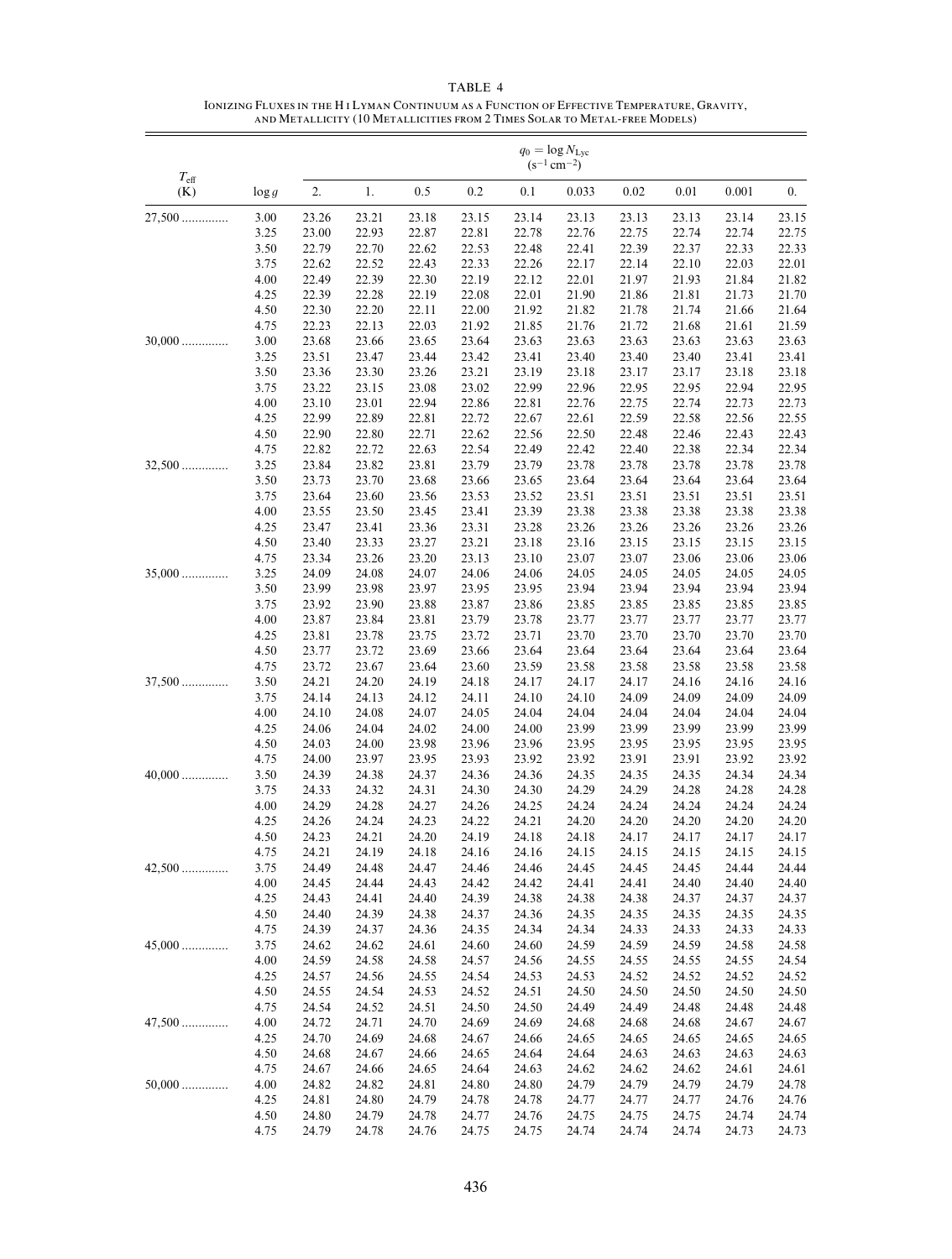TABLE 4—Continued

| $T_{\rm eff}$<br>(K) |          |       | $q_0 = \log N_{\rm Lyc}$<br>$(s^{-1}$ cm <sup>-2</sup> ) |       |       |       |       |       |       |       |            |  |
|----------------------|----------|-------|----------------------------------------------------------|-------|-------|-------|-------|-------|-------|-------|------------|--|
|                      | $\log g$ | 2.    | 1.                                                       | 0.5   | 0.2   | 0.1   | 0.033 | 0.02  | 0.01  | 0.001 | $\theta$ . |  |
| $52,500$             | 4.00     | 24.92 | 24.92                                                    | 24.91 | 24.90 | 24.90 | 24.90 | 24.89 | 24.89 | 24.89 | 24.89      |  |
|                      | 4.25     | 24.91 | 24.90                                                    | 24.89 | 24.89 | 24.88 | 24.87 | 24.87 | 24.87 | 24.87 | 24.87      |  |
|                      | 4.50     | 24.90 | 24.89                                                    | 24.88 | 24.87 | 24.87 | 24.86 | 24.86 | 24.85 | 24.85 | 24.85      |  |
|                      | 4.75     | 24.89 | 24.88                                                    | 24.87 | 24.86 | 24.85 | 24.85 | 24.84 | 24.84 | 24.84 | 24.84      |  |
| $55,000$             | 4.00     | 25.01 | 25.01                                                    | 25.00 | 25.00 | 24.99 | 24.99 | 24.99 | 24.99 | 24.98 | 24.98      |  |
|                      | 4.25     | 25.00 | 24.99                                                    | 24.99 | 24.98 | 24.98 | 24.97 | 24.97 | 24.97 | 24.96 | 24.96      |  |
|                      | 4.50     | 24.99 | 24.98                                                    | 24.97 | 24.97 | 24.96 | 24.96 | 24.95 | 24.95 | 24.95 | 24.95      |  |
|                      | 4.75     | 24.98 | 24.97                                                    | 24.97 | 24.96 | 24.95 | 24.94 | 24.94 | 24.94 | 24.94 | 24.94      |  |

TABLE 5 Ionizing Fluxes in the He i Continuum as a Function of Effective Temperature, Gravity, and Metallicity (10 Metallicities from 2 Times Solar to Metal-free Models)

|                      |          |       | $q_1 = \log N_{504}$<br>$(s^{-1}$ cm <sup>-2</sup> ) |       |       |       |       |       |       |       |                  |  |  |
|----------------------|----------|-------|------------------------------------------------------|-------|-------|-------|-------|-------|-------|-------|------------------|--|--|
| $T_{\rm eff}$<br>(K) | $\log g$ | 2.    | 1.                                                   | 0.5   | 0.2   | 0.1   | 0.033 | 0.02  | 0.01  | 0.001 | $\overline{0}$ . |  |  |
| $27,500$             | 3.00     | 20.85 | 20.80                                                | 20.74 | 20.69 | 20.65 | 20.61 | 20.60 | 20.58 | 20.55 | 20.53            |  |  |
|                      | 3.25     | 20.45 | 20.35                                                | 20.25 | 20.10 | 19.99 | 19.82 | 19.76 | 19.71 | 19.62 | 19.60            |  |  |
|                      | 3.50     | 20.17 | 20.03                                                | 19.89 | 19.68 | 19.52 | 19.30 | 19.21 | 19.13 | 19.00 | 18.98            |  |  |
|                      | 3.75     | 19.95 | 19.80                                                | 19.64 | 19.40 | 19.22 | 18.95 | 18.86 | 18.76 | 18.60 | 18.57            |  |  |
|                      | 4.00     | 19.79 | 19.63                                                | 19.45 | 19.20 | 19.01 | 18.73 | 18.63 | 18.53 | 18.37 | 18.34            |  |  |
|                      | 4.25     | 19.66 | 19.49                                                | 19.31 | 19.05 | 18.85 | 18.58 | 18.48 | 18.39 | 18.24 | 18.21            |  |  |
|                      | 4.50     | 19.55 | 19.37                                                | 19.18 | 18.92 | 18.72 | 18.46 | 18.37 | 18.29 | 18.16 | 18.13            |  |  |
|                      | 4.75     | 19.45 | 19.26                                                | 19.07 | 18.80 | 18.61 | 18.37 | 18.29 | 18.22 | 18.11 | 18.08            |  |  |
| $30,000$             | 3.00     | 22.29 | 22.31                                                | 22.33 | 22.35 | 22.38 | 22.41 | 22.43 | 22.45 | 22.47 | 22.48            |  |  |
|                      | 3.25     | 21.55 | 21.51                                                | 21.50 | 21.52 | 21.56 | 21.61 | 21.63 | 21.66 | 21.70 | 21.70            |  |  |
|                      | 3.50     | 21.12 | 21.06                                                | 21.00 | 20.94 | 20.89 | 20.84 | 20.82 | 20.81 | 20.78 | 20.77            |  |  |
|                      | 3.75     | 20.90 | 20.81                                                | 20.71 | 20.58 | 20.49 | 20.36 | 20.32 | 20.28 | 20.22 | 20.21            |  |  |
|                      | 4.00     | 20.73 | 20.61                                                | 20.48 | 20.31 | 20.18 | 20.02 | 19.97 | 19.92 | 19.85 | 19.83            |  |  |
|                      | 4.25     | 20.59 | 20.45                                                | 20.30 | 20.10 | 19.96 | 19.77 | 19.71 | 19.66 | 19.58 | 19.56            |  |  |
|                      | 4.50     | 20.46 | 20.31                                                | 20.15 | 19.94 | 19.79 | 19.60 | 19.54 | 19.47 | 19.39 | 19.37            |  |  |
|                      | 4.75     | 20.36 | 20.20                                                | 20.04 | 19.82 | 19.67 | 19.47 | 19.41 | 19.35 | 19.27 | 19.25            |  |  |
| $32,500$             | 3.25     | 22.61 | 22.64                                                | 22.67 | 22.70 | 22.73 | 22.77 | 22.78 | 22.80 | 22.82 | 22.83            |  |  |
|                      | 3.50     | 22.24 | 22.25                                                | 22.27 | 22.30 | 22.34 | 22.39 | 22.41 | 22.43 | 22.47 | 22.48            |  |  |
|                      | 3.75     | 21.87 | 21.85                                                | 21.85 | 21.87 | 21.90 | 21.95 | 21.97 | 21.99 | 22.04 | 22.05            |  |  |
|                      | 4.00     | 21.61 | 21.56                                                | 21.53 | 21.51 | 21.51 | 21.51 | 21.52 | 21.53 | 21.56 | 21.56            |  |  |
|                      | 4.25     | 21.44 | 21.38                                                | 21.32 | 21.25 | 21.21 | 21.17 | 21.16 | 21.15 | 21.15 | 21.14            |  |  |
|                      | 4.50     | 21.32 | 21.24                                                | 21.15 | 21.05 | 20.99 | 20.92 | 20.90 | 20.88 | 20.86 | 20.85            |  |  |
|                      | 4.75     | 21.22 | 21.12                                                | 21.02 | 20.90 | 20.82 | 20.73 | 20.71 | 20.69 | 20.66 | 20.65            |  |  |
| $35,000$             | 3.25     | 23.12 | 23.15                                                | 23.17 | 23.21 | 23.23 | 23.26 | 23.27 | 23.28 | 23.30 | 23.31            |  |  |
|                      | 3.50     | 22.92 | 22.96                                                | 22.99 | 23.03 | 23.05 | 23.09 | 23.10 | 23.12 | 23.14 | 23.15            |  |  |
|                      | 3.75     | 22.75 | 22.77                                                | 22.80 | 22.83 | 22.86 | 22.91 | 22.93 | 22.95 | 22.98 | 22.98            |  |  |
|                      | 4.00     | 22.56 | 22.58                                                | 22.60 | 22.63 | 22.66 | 22.71 | 22.74 | 22.76 | 22.80 | 22.80            |  |  |
|                      | 4.25     | 22.38 | 22.38                                                | 22.40 | 22.43 | 22.46 | 22.51 | 22.54 | 22.56 | 22.60 | 22.61            |  |  |
|                      | 4.50     | 22.21 | 22.21                                                | 22.22 | 22.24 | 22.27 | 22.32 | 22.34 | 22.37 | 22.41 | 22.41            |  |  |
|                      | 4.75     | 22.08 | 22.07                                                | 22.06 | 22.08 | 22.10 | 22.13 | 22.15 | 22.18 | 22.22 | 22.22            |  |  |
| $37,500$             | 3.50     | 23.30 | 23.34                                                | 23.37 | 23.41 | 23.43 | 23.46 | 23.47 | 23.48 | 23.50 | 23.51            |  |  |
|                      | 3.75     | 23.21 | 23.24                                                | 23.27 | 23.31 | 23.34 | 23.37 | 23.39 | 23.40 | 23.42 | 23.42            |  |  |
|                      | 4.00     | 23.12 | 23.15                                                | 23.18 | 23.21 | 23.24 | 23.28 | 23.30 | 23.31 | 23.34 | 23.34            |  |  |
|                      | 4.25     | 23.03 | 23.06                                                | 23.08 | 23.12 | 23.15 | 23.19 | 23.21 | 23.23 | 23.25 | 23.26            |  |  |
|                      | 4.50     | 22.94 | 22.97                                                | 22.99 | 23.03 | 23.05 | 23.10 | 23.12 | 23.14 | 23.17 | 23.17            |  |  |
|                      | 4.75     | 22.85 | 22.87                                                | 22.90 | 22.94 | 22.97 | 23.02 | 23.04 | 23.06 | 23.08 | 23.09            |  |  |
| $40,000$             | 3.50     | 23.60 | 23.62                                                | 23.64 | 23.67 | 23.69 | 23.72 | 23.72 | 23.73 | 23.75 | 23.75            |  |  |
|                      | 3.75     | 23.51 | 23.54                                                | 23.57 | 23.61 | 23.63 | 23.66 | 23.67 | 23.68 | 23.70 | 23.70            |  |  |
|                      | 4.00     | 23.46 | 23.49                                                | 23.52 | 23.56 | 23.58 | 23.62 | 23.63 | 23.64 | 23.66 | 23.66            |  |  |
|                      | 4.25     | 23.41 | 23.44                                                | 23.47 | 23.51 | 23.54 | 23.57 | 23.59 | 23.60 | 23.61 | 23.62            |  |  |
|                      | 4.50     | 23.37 | 23.40                                                | 23.42 | 23.46 | 23.49 | 23.53 | 23.54 | 23.55 | 23.57 | 23.58            |  |  |
|                      | 4.75     | 23.32 | 23.35                                                | 23.38 | 23.42 | 23.44 | 23.49 | 23.50 | 23.51 | 23.53 | 23.53            |  |  |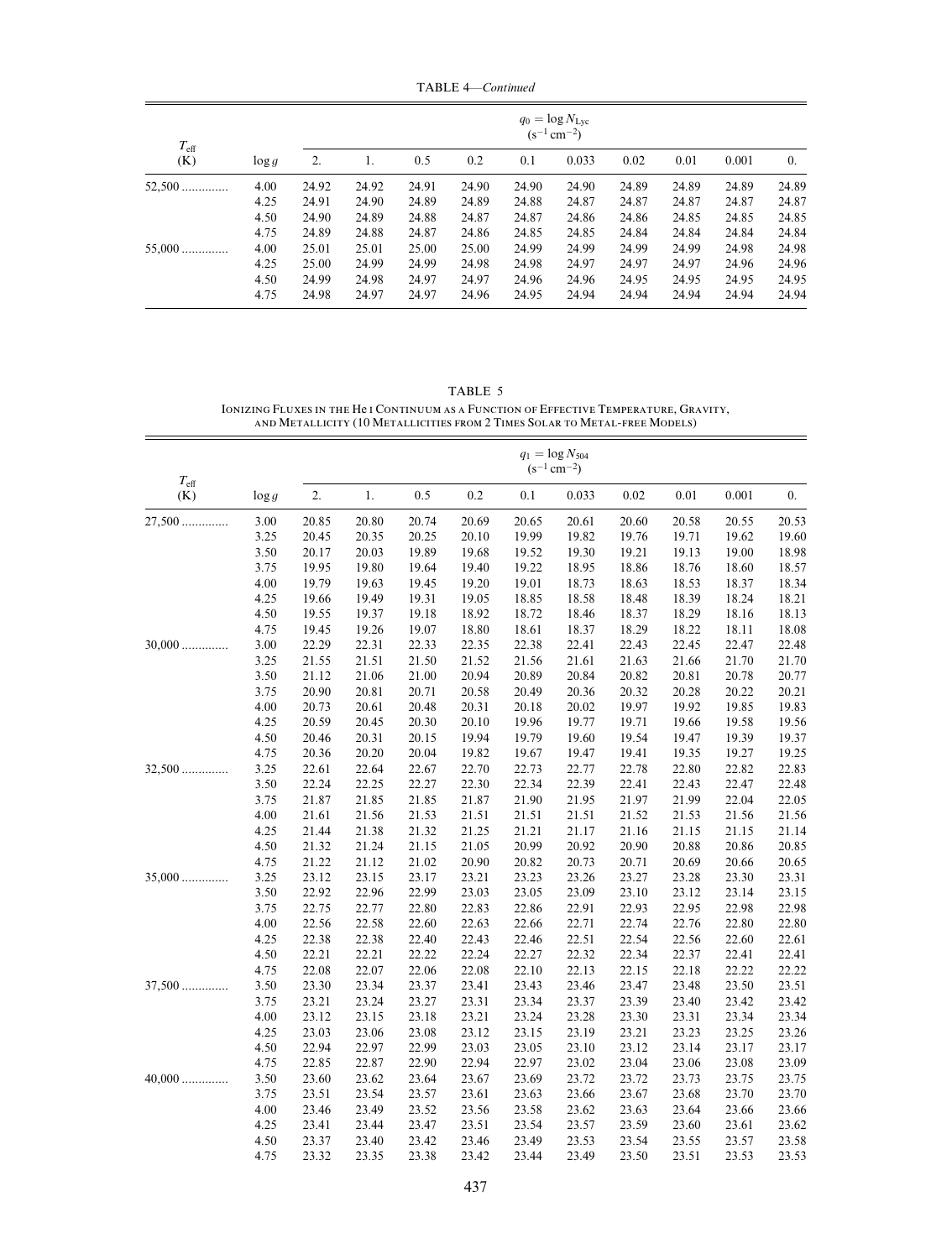TABLE 5—Continued

| $T_{\rm eff}$ |          | $q_1 = \log N_{504}$<br>$(s^{-1}$ cm <sup>-2</sup> ) |       |       |       |       |       |       |       |       |                  |
|---------------|----------|------------------------------------------------------|-------|-------|-------|-------|-------|-------|-------|-------|------------------|
| (K)           | $\log g$ | 2.                                                   | 1.    | 0.5   | 0.2   | 0.1   | 0.033 | 0.02  | 0.01  | 0.001 | $\overline{0}$ . |
| 42,500        | 3.75     | 23.75                                                | 23.77 | 23.80 | 23.83 | 23.85 | 23.87 | 23.88 | 23.89 | 23.91 | 23.91            |
|               | 4.00     | 23.70                                                | 23.73 | 23.76 | 23.80 | 23.82 | 23.85 | 23.86 | 23.87 | 23.88 | 23.89            |
|               | 4.25     | 23.67                                                | 23.71 | 23.74 | 23.77 | 23.80 | 23.83 | 23.84 | 23.85 | 23.86 | 23.87            |
|               | 4.50     | 23.65                                                | 23.68 | 23.71 | 23.75 | 23.78 | 23.81 | 23.82 | 23.83 | 23.84 | 23.84            |
|               | 4.75     | 23.63                                                | 23.66 | 23.69 | 23.73 | 23.75 | 23.79 | 23.80 | 23.81 | 23.82 | 23.82            |
| $45,000$      | 3.75     | 23.96                                                | 23.98 | 24.00 | 24.03 | 24.04 | 24.06 | 24.06 | 24.07 | 24.08 | 24.08            |
|               | 4.00     | 23.91                                                | 23.94 | 23.96 | 23.99 | 24.01 | 24.03 | 24.04 | 24.05 | 24.06 | 24.07            |
|               | 4.25     | 23.88                                                | 23.91 | 23.94 | 23.98 | 24.00 | 24.02 | 24.03 | 24.04 | 24.05 | 24.05            |
|               | 4.50     | 23.87                                                | 23.90 | 23.93 | 23.97 | 23.99 | 24.01 | 24.02 | 24.03 | 24.04 | 24.04            |
|               | 4.75     | 23.86                                                | 23.89 | 23.92 | 23.95 | 23.98 | 24.00 | 24.01 | 24.02 | 24.03 | 24.03            |
| $47,500$      | 4.00     | 24.09                                                | 24.12 | 24.14 | 24.16 | 24.18 | 24.19 | 24.20 | 24.21 | 24.22 | 24.22            |
|               | 4.25     | 24.07                                                | 24.09 | 24.12 | 24.15 | 24.16 | 24.18 | 24.19 | 24.20 | 24.21 | 24.21            |
|               | 4.50     | 24.05                                                | 24.08 | 24.11 | 24.14 | 24.16 | 24.18 | 24.19 | 24.19 | 24.20 | 24.21            |
|               | 4.75     | 24.04                                                | 24.07 | 24.10 | 24.14 | 24.16 | 24.18 | 24.18 | 24.19 | 24.20 | 24.20            |
| $50,000$      | 4.00     | 24.26                                                | 24.28 | 24.30 | 24.32 | 24.33 | 24.34 | 24.34 | 24.35 | 24.35 | 24.36            |
|               | 4.25     | 24.23                                                | 24.26 | 24.28 | 24.30 | 24.31 | 24.33 | 24.33 | 24.34 | 24.35 | 24.35            |
|               | 4.50     | 24.22                                                | 24.24 | 24.27 | 24.29 | 24.31 | 24.32 | 24.33 | 24.34 | 24.35 | 24.35            |
|               | 4.75     | 24.21                                                | 24.24 | 24.26 | 24.29 | 24.31 | 24.32 | 24.33 | 24.34 | 24.35 | 24.35            |
| $52,500$      | 4.00     | 24.42                                                | 24.43 | 24.44 | 24.46 | 24.46 | 24.47 | 24.47 | 24.47 | 24.48 | 24.48            |
|               | 4.25     | 24.38                                                | 24.40 | 24.42 | 24.44 | 24.45 | 24.46 | 24.46 | 24.47 | 24.47 | 24.47            |
|               | 4.50     | 24.37                                                | 24.39 | 24.41 | 24.43 | 24.44 | 24.45 | 24.46 | 24.46 | 24.47 | 24.47            |
|               | 4.75     | 24.36                                                | 24.38 | 24.40 | 24.43 | 24.44 | 24.46 | 24.46 | 24.47 | 24.47 | 24.48            |
| $55,000$      | 4.00     | 24.56                                                | 24.57 | 24.58 | 24.58 | 24.59 | 24.59 | 24.59 | 24.59 | 24.60 | 24.60            |
|               | 4.25     | 24.52                                                | 24.54 | 24.55 | 24.56 | 24.57 | 24.58 | 24.58 | 24.58 | 24.59 | 24.59            |
|               | 4.50     | 24.50                                                | 24.52 | 24.54 | 24.55 | 24.56 | 24.57 | 24.58 | 24.58 | 24.59 | 24.59            |
|               | 4.75     | 24.49                                                | 24.52 | 24.53 | 24.55 | 24.56 | 24.57 | 24.58 | 24.58 | 24.59 | 24.59            |

temperatures, 27,500 K  $\leq T_{\text{eff}} \leq 55,000$  K, with 2500 K steps, eight surface gravities,  $3.0 \le \log g \le 4.75$ , with 0.25 dex steps, and 10 chemical compositions, from metal-rich relative to the Sun to metal-free. The lower limit of  $\log g$  for a given  $T_{\text{eff}}$  is actually set by an approximate location of the Eddington limit. The selected chemical compositions have been chosen to cover a number of typical environments of massive stars: the Galactic center, the Magellanic Clouds, blue compact dwarf galaxies like I Zw 18, and galaxies at high redshifts. The paper contains a description of the OSTAR2002 grid and some illustrative examples and comparisons. The complete OSTAR2002 grid is available on-line (see footnote 2).

We are aware that the presented grid cannot represent the last word in O star model stellar atmospheres. However, we intended to provide a more or less definitive grid of model atmospheres in the context of one-dimensional, planeparallel, homogeneous, hydrostatic models in radiative equilibrium. We have attempted to take into account essen-

tially all important opacity sources (lines and continua) of all astrophysically important ions. Likewise, we have attempted to consider all relevant atomic processes that determine the excitation and ionization balance of all such atoms and ions. In other words, since the computational effort behind constructing the above described 680 models is enormous, we intended to compute as complete and realistic models as possible, in order to avoid the need to recompute a grid in the near future should some neglected mechanism or an opacity source be found to be important.

Although we spent all effort to make sure that the treatment of atomic physics and opacities is as complete and accurate as possible, there are still several points we are aware of that were crudely approximated. Those approximations were necessitated not by shortcomings of our modeling scheme or a lack of adequate computer resources, but by the present lack of sufficient atomic data. These approximations include the following (roughly in the order of estimated importance):

TABLE 6 Assumptions and Characteristics for the Test Case Models

| Model           | Characteristics                  | Levels | Frequencies | Fe Lines  |
|-----------------|----------------------------------|--------|-------------|-----------|
| $G35000g400v10$ | Reference model (OS, 0.75)       | 907    | 1,841,36    | 1,176,853 |
|                 | OS, 30 Doppler widths            | 907    | 65,398      | 1,176,821 |
| Gb35            | ODE                              | 907    | 40.759      | 7,459,416 |
|                 | Fewer selected Fe/Ni lines       | 907    | 184,136     | 88,009    |
|                 | More Fe IV-Fe v superlevels      | 965    | 65,493      | 1,221,466 |
|                 | Less Fe IV-Fe v superlevels      | 874    | 65.366      | 952,051   |
|                 | No levels above ionization limit | 804    | 184.226     | 1,168,764 |
|                 |                                  |        |             |           |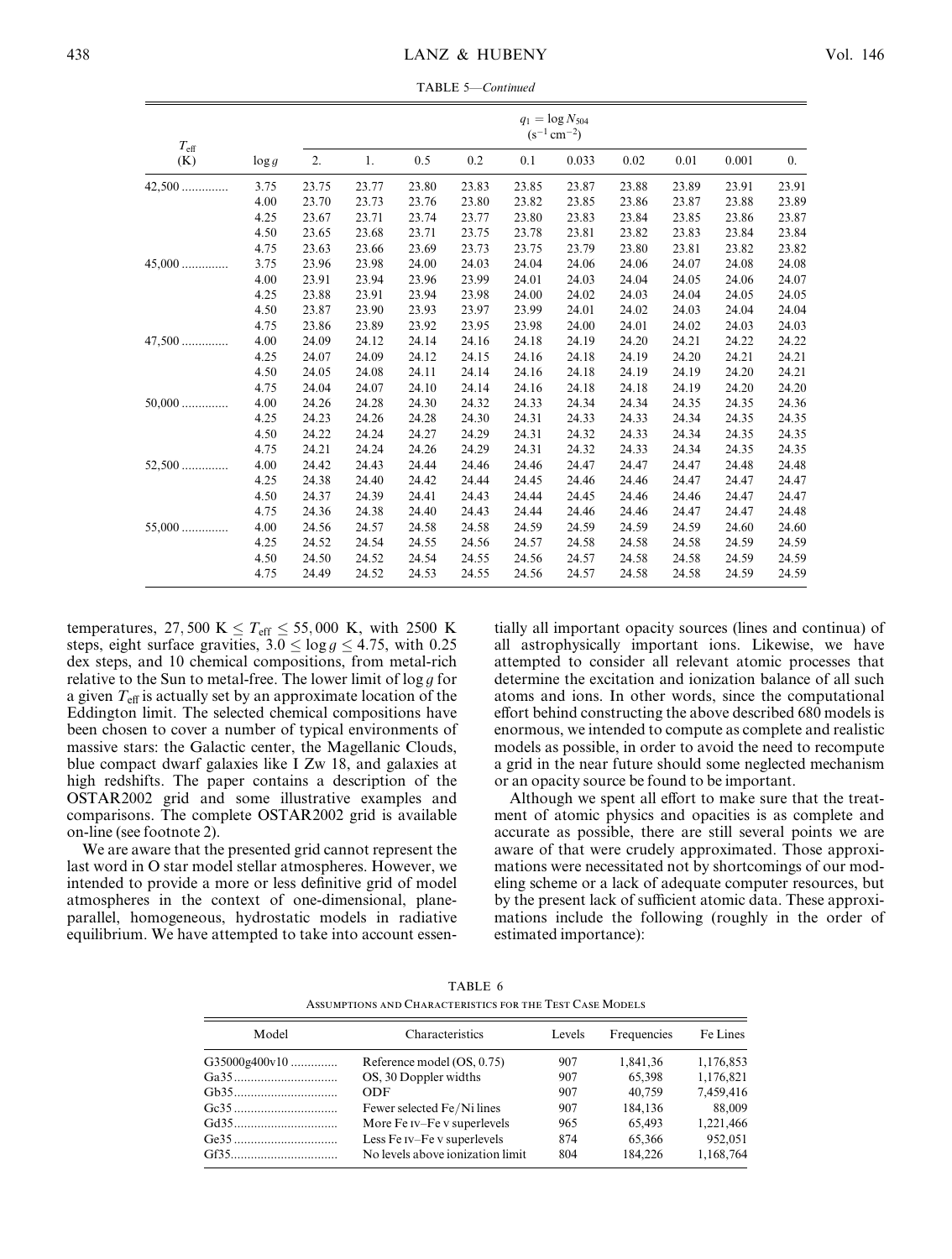

FIG. 15.—Ionization fluxes (s<sup>-1</sup> cm<sup>-2</sup>) vs. effective temperature. Top: log of number of Lyman continuum photons. Bottom: log of number of He i 504 photons. In each panel, there are four families of curves from bottom to top with decreasing gravities,  $\log g = 4.5$ , 4.0, 3.5, and 3.0. Results for different chemical compositions are shown with different types of lines: solar (solid line),  $1/10$  solar (dashed line), and metal-free (dotted line).

1. A crude and approximate treatment of collision rates for forbidden transitions of Fe and Ni. As discussed in  $\S$  4, since no approximate formula or simple prescription is available, we have somewhat arbitrarily adopted the Eissner-Seaton formula with  $\gamma(T) = 0.05$ . The IRON project provides, and will keep providing in the future, theoretical calculations for selected transitions for various ions of iron; we plan to implement all the newly available collision rates in future calculations in order to check their influence explicitly.

2. A neglect of very high energy levels of light metals. The OP, which is the basic source of our atomic data, typically considers energy levels only up to a certain principal quantum number (usually 10). The higher levels are neglected. This does not usually cause any significant errors in the excitation balance, but in some cases recombinations to these neglected levels may represent a nonnegligible contribution to the total recombination rate: the global ionization balance may thus be somewhat in error.

3. Inaccuracies in, or a lack of, computed photoionization cross sections. Although the OP provided a large number of cross sections, many are still missing. We have approximated all cross sections for which we did not find

any published data by hydrogenic cross sections. However, since we have adopted accurate data for the most important transitions, we do not believe that this may be a source of significant errors.

4. We did not consider charge exchange reactions. In this case, some necessary atomic data are available, but in view of the high temperature of the atmospheres of O-type stars, we do not expect the charge exchange reactions to have any significant contribution to the computed NLTE excitation/ ionization balance.

For completeness, we repeat the list of the most important physical approximations of our model grid:

1. Plane-parallel atmosphere in hydrostatic equilibrium. This is perhaps the most important and restrictive assumption. Because of its importance, we have discussed it at length in  $\S 2.1$ . Essentially, we argued that while the wind features cannot obviously be described by means of our models, the rest of the UV and optical spectra are well described, unless the wind is truly extreme. In any case, the OSTAR2002 grid should not be used for analyzing luminous blue variables or Wolf-Rayet stars, where already the continuum is formed in the wind, and the grid should be used with caution in the case of Of supergiants.

2. Homogeneity (i.e., a one-dimensional atmosphere). This means that any surface inhomogeneities are neglected. However, our understanding of inhomogeneities in hot star atmospheres is very poor, and at present there is little that can be done on a quantitative level.

3. Radiative equilibrium. Our approach neglects any source of mechanical energy dissipation, shocks, nonthermal X-rays, and related phenomena. Again, there is no approach at present that would address those issues from the first principles; therefore, any modeling of such phenomena is necessarily extremely crude.

Despite the long list of approximations and uncertainties, we believe that the OSTAR2002 grid represents a definite improvement over previous grids of O star model atmospheres. We believe that we have constructed a more or less definitive grid of models in the context of one-dimensional, plane-parallel, homogeneous geometry in a hydrostatic and radiative equilibrium, with all important opacity sources (metal lines) included, and without any unnecessary numerical approximations. We hope that the OSTAR2002 grid of models will be useful for a number of years to come, until a new generation of models with multidimensional, selfconsistent radiation magnetohydrodynamic description will be developed.

We are indebted to Sally Heap for her continuing encouragement and motivation to compute this grid and for suggesting a number of various improvements of the modeling strategy. We acknowledge helpful discussions and collaboration with many colleagues, most importantly with John Hillier, David Hummer, Dimitri Mihalas, Klaus Werner, Stefan Dreizler, Stefan Haas, and the late Keith Smith. On the computational side, we would like to thank most sincerely Keith Feggans for his invaluable assistance and for his patience to answer our many calls to help whenever any computer-related problem occurred, day or night, during our work on computing model atmospheres at NASA/GSFC. Last but not least, we are greatly indebted to all the physicists who provided, and are still providing, all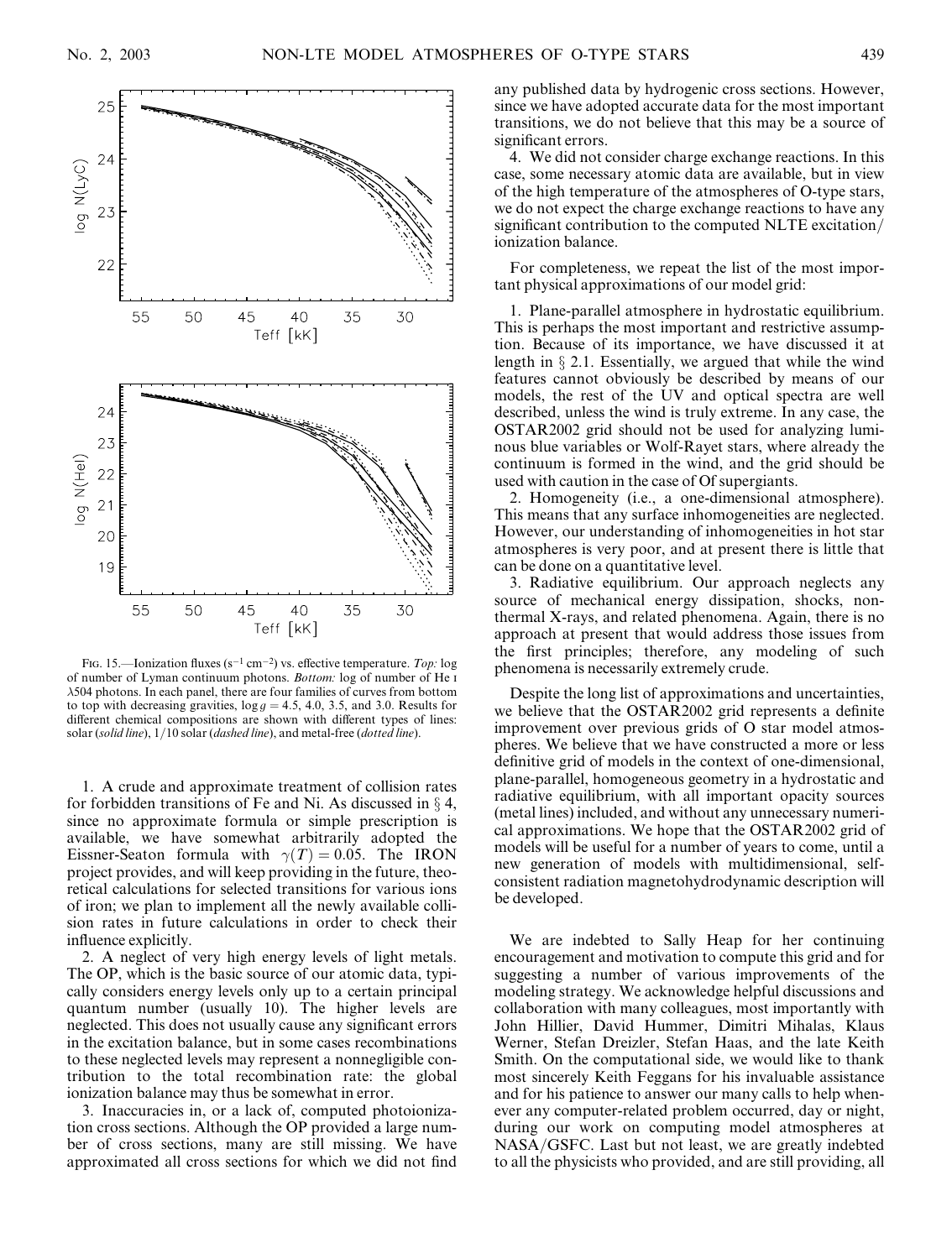

Fig. 16.—Changes in the model temperature structure with respect to the reference model depending on the treatment of Fe model atoms and line opacity (see Table 6 for model keys).

the necessary atomic data, in particular the OP/IP team, Bob Kurucz, and the NIST team. The present sophistication of current model atmospheres would simply not have been achievable without all their work during many years. This work was supported by NASA grant NAG 5-10895 (FUSE B134 program), NASA NRA-01-01-ADP-099 grant, and several grants (GO 7437, AR 7985, GO 9054) from the Space Telescope Science Institute, which is operated by the Association of Universities for Research in Astronomy, Inc., under NASA contract NAS 5-26555.

**REFERENCES** 

- Anderson, L. S. 1985, ApJ, 298, 848 ———. 1989, ApJ, 339, 558
- Auer, L. H., & Mihalas, D. 1969a, ApJ, 156, 681
- ———. 1969b, ApJ, 158, 641
- Bautista, M. A. 1996, A&AS, 119, 105
- 
- Bautista, M. A., & Pradhan, A. K. 1997, A&AS, 126, 365 Bautista, M. A., Romano, P., & Pradhan, A. K. 1998, ApJS, 118, 259
- Berrington, K. A., & Kingston, A. E. 1987, J. Phys. B, 20, 6631
- 
- 
- 
- 
- Bessel, M. S., Castelli, F., & Plez, B. 1998, A&A, 333, 231<br>Bouret, J.-C., et al. 2003, ApJ, submitted<br>Brandt, J. C., et al. 1998, AJ, 116, 941<br>Butler, K., Mendoza, C., & Zeippen, C. J. 1993, J. Phys. B, 26, 4409<br>Charbonne 1993, A&AS, 101, 415
- Crivellari, L., Hubeny, I., & Hummer, D. G., eds. 1991, Stellar Atmospheres: Beyond Classical Models (NATO ASI Ser. C; Dordrecht: Kluwer)
- Cunto, W., Mendoza, C., Ochsenbein, F., & Zeippen, C. J. 1993, A&A, 275, L5
- Deetjen, J. L., Dreizler, S., Rauch, T., & Werner, K. 1999, A&A, 348, 940
- Dreizler, S., & Werner, K. 1993, A&A, 278, 199
- Fernley, J. A., Hibbert, A., Kingston, A. E., & Seaton, M. J. 1999, J. Phys. B, 32, 5507
- Gabler, R., Kudritzki, R.-P., & Mendez, R. H. 1991, A&A, 245, 587
- Garmany, C. D., ed. 1989, ASP Conf. Ser. 7, Properties of Hot, Luminous Stars (San Francisco: ASP)
- Grevesse, N., & Sauval, A. 1998, Space Sci. Rev., 85, 161 Hamann, W.-R. 1985, A&A, 148, 364
- 
- Hauschildt, P. H., Baron, E., & Allard, F. 1997, ApJ, 483, 390
- Heber, U., & Jeffery, C. S., eds. 1992, The Atmospheres of Early-Type Stars (Lecture Notes in Physics 401; Berlin: Springer) Hillier, D. J. 2003, in ASP Conf. Ser. 288, Stellar Atmosphere Modeling,
- ed. I. Hubeny, D. Mihales, & K. Werner (San Francisco: ASP), 199 Hillier, D. J., & Lanz, T. 2001, in ASP Conf. Ser. 247, Spectroscopic
- Challenges of Photoionized Plasmas, ed. G. Ferland & D. W. Savin (San Francisco: ASP), 343
- Hillier, D. J., & Miller, D. L. 1998, ApJ, 496, 407
- Hoeflich, P. 1995, ApJ, 443, 89
- Hoeflich, P. 2003, in ASP Conf. Ser. 288, Stellar Atmosphere Modeling, ed. I. Hubeny, D. Mihales, & K. Werner (San Francisco: ASP), 185
- Hubeny, I. 1988, Comput. Phys. Commun., 52, 103 ———. 2003, in ASP Conf. Ser. 288, Stellar Atmosphere Modeling, ed.
- I. Hubeny, D. Mihales, & K. Werner (San Francisco: ASP), 17 Hubeny, I., Heap, S. R., & Lanz, T. 1998, in ASP Conf. Ser. 131, Boulder-Munich II: Properties of Hot, Luminous Stars, ed. I. Howarth (San
	- Francisco: ASP), 108
- Hubeny, I., Hummer, D. G., & Lanz, T. 1994, A&A, 282, 151 Hubeny, I., & Lanz, T. 1992, A&A, 262, 501 ———. 1995, ApJ, 439, 875
	-
	-
- ———. 2003, in ASP Conf. Ser. 288, Stellar Atmosphere Modeling, ed.
- I. Hubeny, D. Mihales, & K. Werner (San Francisco: ASP), 51 Hubeny, I., Mihalas, D., & Werner, K., eds. 2003, ASP Conf. Ser. 288, Stellar Atmosphere Modeling (San Francisco: ASP)
- Hummer, D. G., Berrington, K. A., Eissner, W., Pradhan, A. K., Saraph, H. E., & Tully, J. A. 1993, A&A, 279, 298
- Hummer, D. G., & Mihalas, D. 1988, ApJ, 331, 794
- 
- Iglesias, C. A., & Rogers, F. J. 1991, ApJ, 371, 408 ———. 1996, ApJ, 464, 943
- Koesterke, L., Hamann, W.-R., & Graefener, G. 2002, A&A, 384, 562
- 
- Kudritzki, R.-P. 2000, BAAS, 197, 68.02 Kurucz, R. L. 1979, ApJS, 40, 1

1993, Kurucz CD-ROM 13, ATLAS 9 Stellar Atmosphere Programs and 2 km/s Grid (Cambridge: SAO)

- 1994, Kurucz CD-ROM 22, Atomic Data for Fe and Ni (Cambridge: SAO) Lanz, T., & Hubeny, I. 2001, in ASP Conf. Ser. 247, Spectroscopic
- Challenges of Photoionized Plasmas, ed. G. Ferland & D. W. Savin (San Francisco: ASP), 351
- ———. 2003, in ASP Conf. Ser. 288, Stellar Atmosphere Modeling, ed. I. Hubeny, D. Mihales, & K. Werner (San Francisco: ASP), 117
- Lanz, T., Hubeny, I., & Heap, S. R. 2003, in IAU Symp. 210, Modelling of Stellar Atmospheres, ed. N. Piskunov et al. (Dordrecht: Kluwer), in press
- Luo, D., & Pradhan, A. K. 1989, J. Phys. B, 22, 3377
- Martin, W. C., Sugar, J., Musgrove, A., Wiese, W. L., & Fuhr, J. R. 1999, NIST Atomic Spectra Database